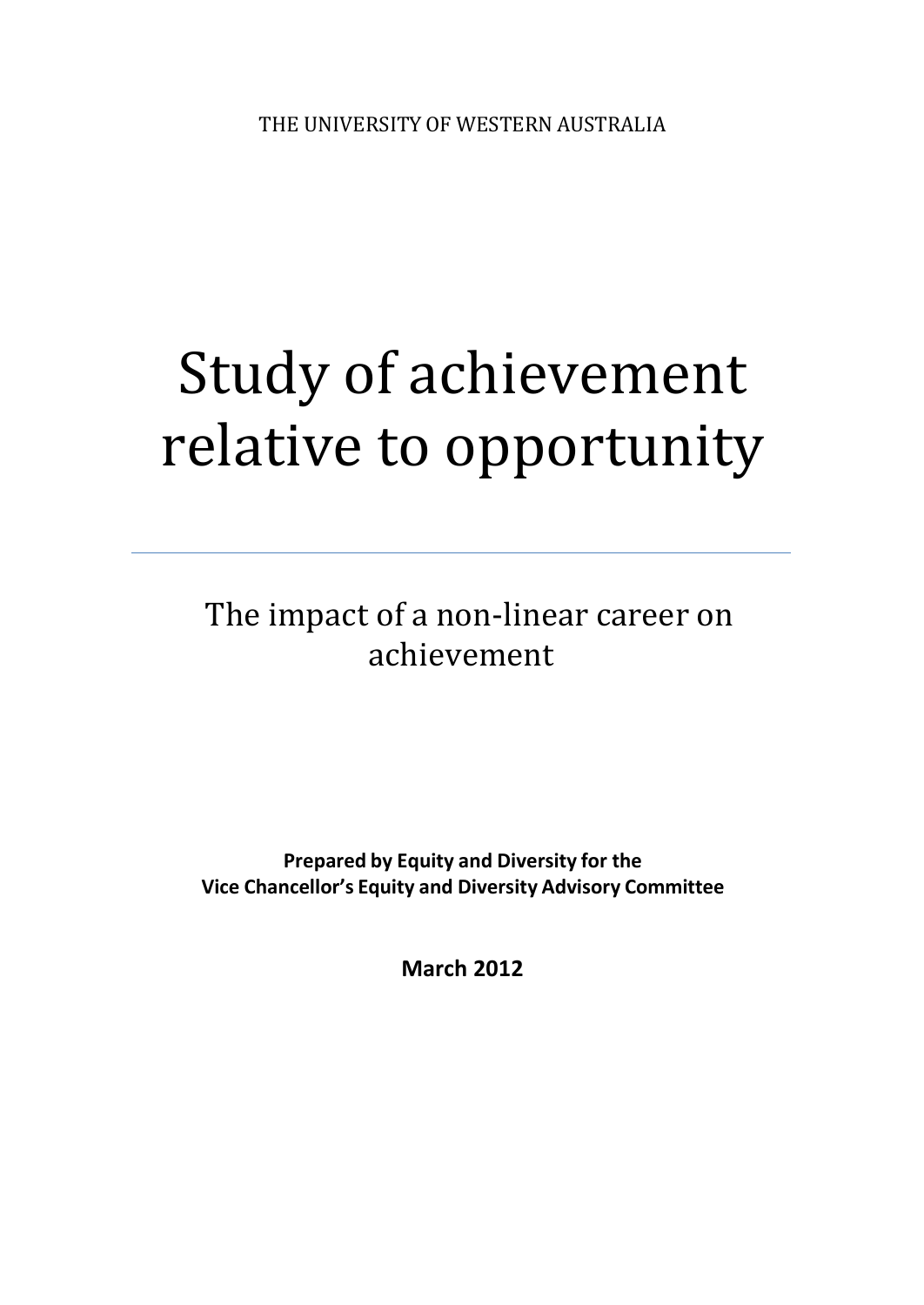# **Achievement relative to opportunity: the impact of a nonlinear career on career positioning and achievement**

This paper reports the findings of a study on the impact of non-linear careers carried out by the UWA Equity and Diversity unit as part of a broader consideration of how achievement relative to opportunity can be embedded in practice in UWA's policies and processes. A more detailed background is set out in section 1. The methodology used for this study is described in section 2 and outcomes are reported in section 3.

Section 3.1 reports findings on the impact of non-linearity on career progression while findings specific to promotion are looked at in section 3.2. Conclusions and recommendations are presented at the end of both sections and are set out, together with key points, in the Executive Summary that follows below.

The study included both academic and professional staff. However, it was not possible to draw conclusions about the impact of non-linearity on promotion in respect of professional staff as most of the matters discussed were generally applicable to all professional staff. With the exception of findings on career support, where non-linearity is relevant for professional staff, section 3.2 therefore covers academic staff only.

The study aimed to take a broad view of non-linearity, encompassing factors such as migration, illness and divergent careers and including men as well as women. However, it became clear during the course of the interviews that, for this cohort, child-rearing has been the major factor inhibiting progression for those with nonlinear careers. The weakness inherent in the constitution of the cohort is discussed in section 3.2 (Methodology). While this study suggests that interventions supporting the careers of women who are primary child carers will be beneficial to the university, there are indications here and elsewhere that men are increasingly prioritising involvement in their children's lives and it is, therefore, recommended that further work be done to capture the impact of nonlinearity for this generation of men.

#### **Executive Summary, Key Points and Recommendations**

The study reported here was undertaken in response to discussions in the Go8 universities about the implementation of the principles of achievement relative to opportunity (AR2O) which have been incorporated into some Go8 University policies but which are not yet fully embedded in practice and processes. This study is also timely given changes at the national level in higher education policy. For example, the Australian Research Council has replaced 'track record' with the concept of 'research opportunity and performance evidence' (ROPE) as a way of taking into account constraints faced by some grant applicants, such as teaching load or career interruptions.

In addition, a 2011 consultation paper intended to inform the development of the Australian Government's research workforce strategy, noted the need for a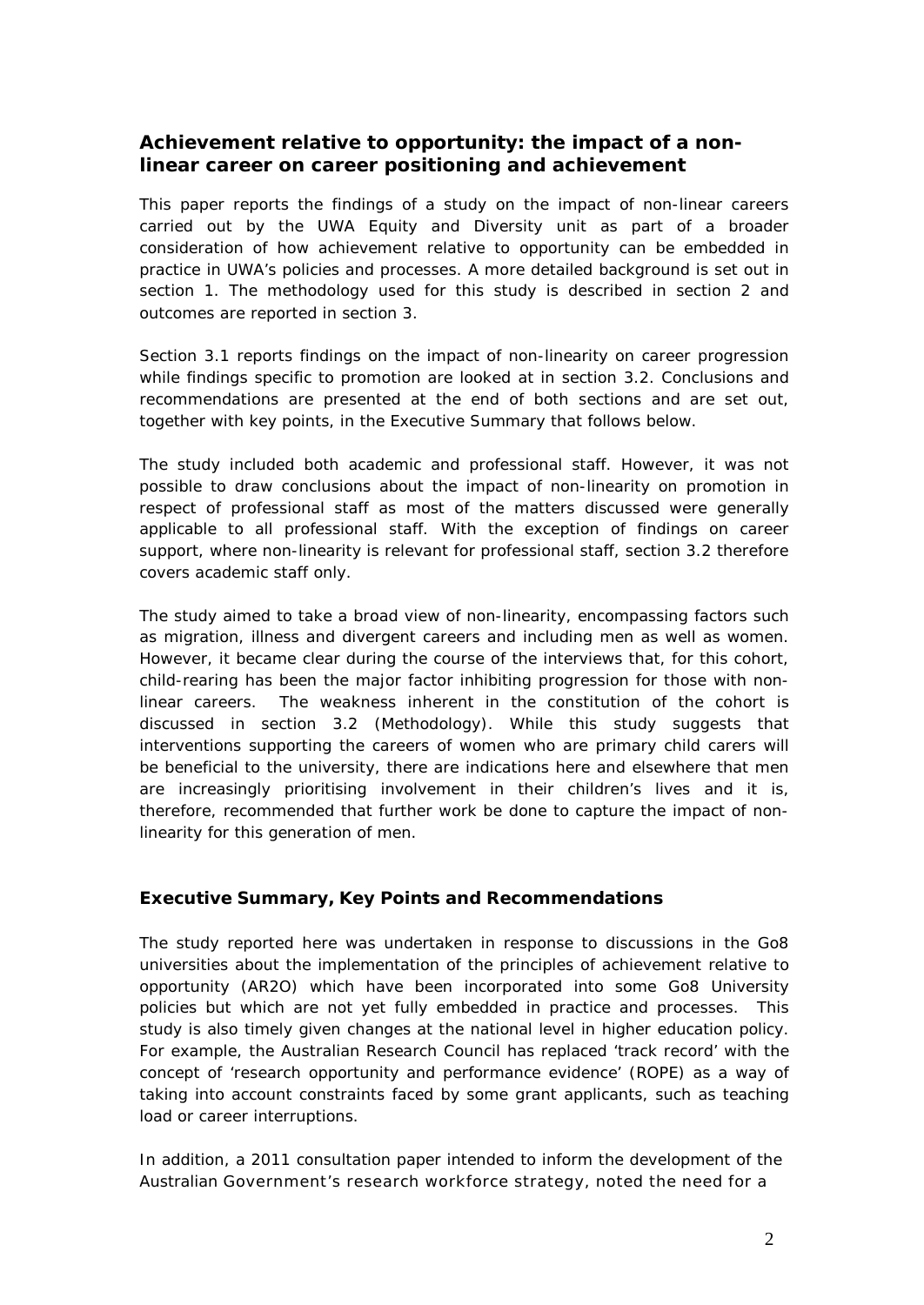targeted focus on the 'impact of career breaks and transitions on determinants of career progression, such as attainment of research grants and fellowship awards'. 1

#### **Key points**

Non-linear careers, which are the subject of the study, are those which, for a variety of reasons do not follow the traditional trajectory of an academic or professional career.

Career impact occurs when factors that distract an individual from his or her work come into play. The impact of these factors is widely thought to be increasing as men as well as women take responsibility for child-rearing and, for the baby boomer generation, often elder care simultaneously, as younger generations take a more informal approach to early career than their older colleagues and, in some areas, as the availability of secure early career job opportunities decreases.

When individual academic careers are thus inhibited, not only is the individual unable to achieve his or her potential but the research output of the School and the university is affected. There is an identifiable risk that early to mid-career researchers, who were recruited on the basis of their outstanding potential, are lost to productive research.

To investigate the impact of this increase in non-linearity, interviews were conducted with 29 UWA male and female employees (20 academic and 9 professional staff).

#### **Summary of findings**

- While both women and men can have non-linear careers, the factors that inhibit career appear more complex for women in this cohort than they are for the men. Child-rearing responsibilities are often compounded by other factors derived from the continued practice of women taking primary responsibility for domestic life. Younger generations of men show signs of wanting more involvement with their families, as is the case with two interviewees in this study, suggesting that this is becoming an issue more relevant to both genders through generational change. The skewing of our sample towards more junior women and more senior men means that we have been unable to test this and a further small study of men at an earlier career and life stage is indicated.
- Those with whom they work may not be aware of the complexity of women's lives (and those of some men), having little idea of what their colleagues are dealing with on top of work each day. Requests for part-time working, flexibility and carer's leave are usually met and appreciated. However, there is unlikely to be any accompanying discussion of career support, enabling the individual to reach his or her potential. The university's current procedures do not seem to make explicit provision for this kind of discussion and some staff and their supervisors may, for variety of reasons, be steering clear of them.

<sup>&</sup>lt;sup>1</sup> Department of Innovation, Industry, Science and Research: Meeting Australia's Research Needs. Canberra 2011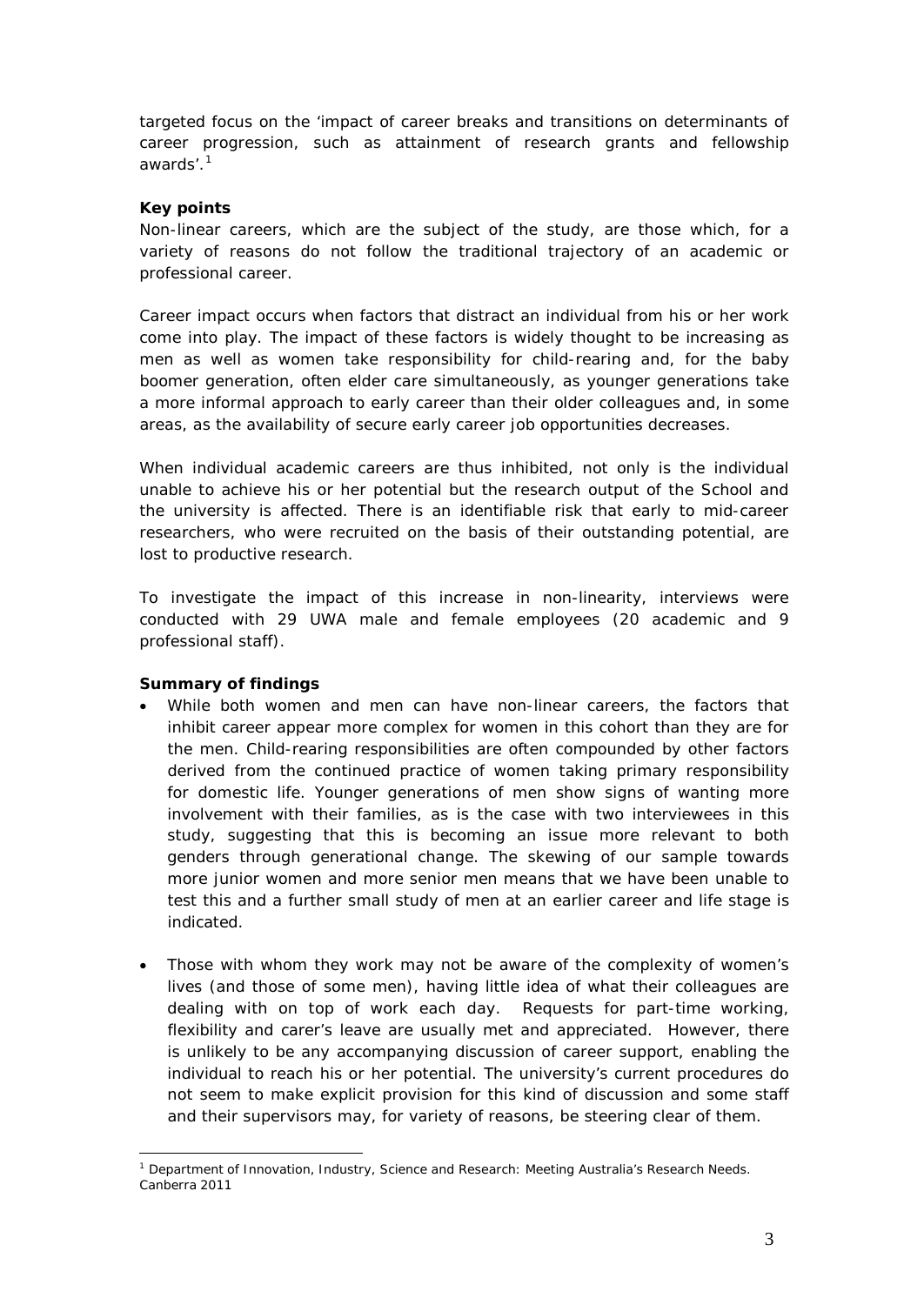- Those concerned are clear about the impact of their non-linear careers and are well able to articulate the inhibiting factors compared with colleagues whose career is more linear. Despite the gender and age skew in our sample, their narratives demonstrate that there are issues of equity that could be addressed through the application of AR2O principles.
- For many academic staff, a non-linear career in which child-rearing features results in a loss of research activity. Workload models usually mean that, when this happens, teaching duties increase. Although the cause of the dip is temporary (its length varying with the individual), there appears to be no means within the model by which a woman (or a man) in this situation can be brought back to full research activity when the time is right. This not only affects an individual's career and inhibits the achievement of the potential that was the basis for his or her appointment: any return on the university's investment in parental leave is also inhibited.
- A particular feature for older professional staff who have come late to a career in higher education, is that their earlier experiences and their future potential may be written off by those who don't know the circumstances lying behind a late start and resulting low pay level relative to age.
- There is a clear perception that, in the university's academic promotion criteria, teaching is assessed less vigorously than research and that this is linked, in part, to the difficulty of identifying more sophisticated criteria for high quality contributions to teaching.
- Academics with non-linear careers clearly perceive disadvantage in promotion compared with those with more linear careers and this is linked in particular to the role of women (and some men) in child-rearing.
- Interviewees who felt able to put forward ideas for change stressed the need to be treated as individuals rather than being compared with others whose time and opportunity for research may be greater.
- There are UWA staff whose research interests may enable them to contribute to an understanding of how conflicting home and work pressures reduce research activity and who may, therefore, be able to help with embedding AR2O principles within the university's processes.
- A minority of interviewees would be content with a teaching career if teaching contribution was to be better recognised in promotion criteria. However, the majority of interviewees whose research output was currently reduced as a result of child-rearing were anxious to get the support they need to return to more active research when that is practicable.
- Career development for academic staff is most helpful when it is specifically targeted rather than generalised and when there is a tangible result that supports career progression.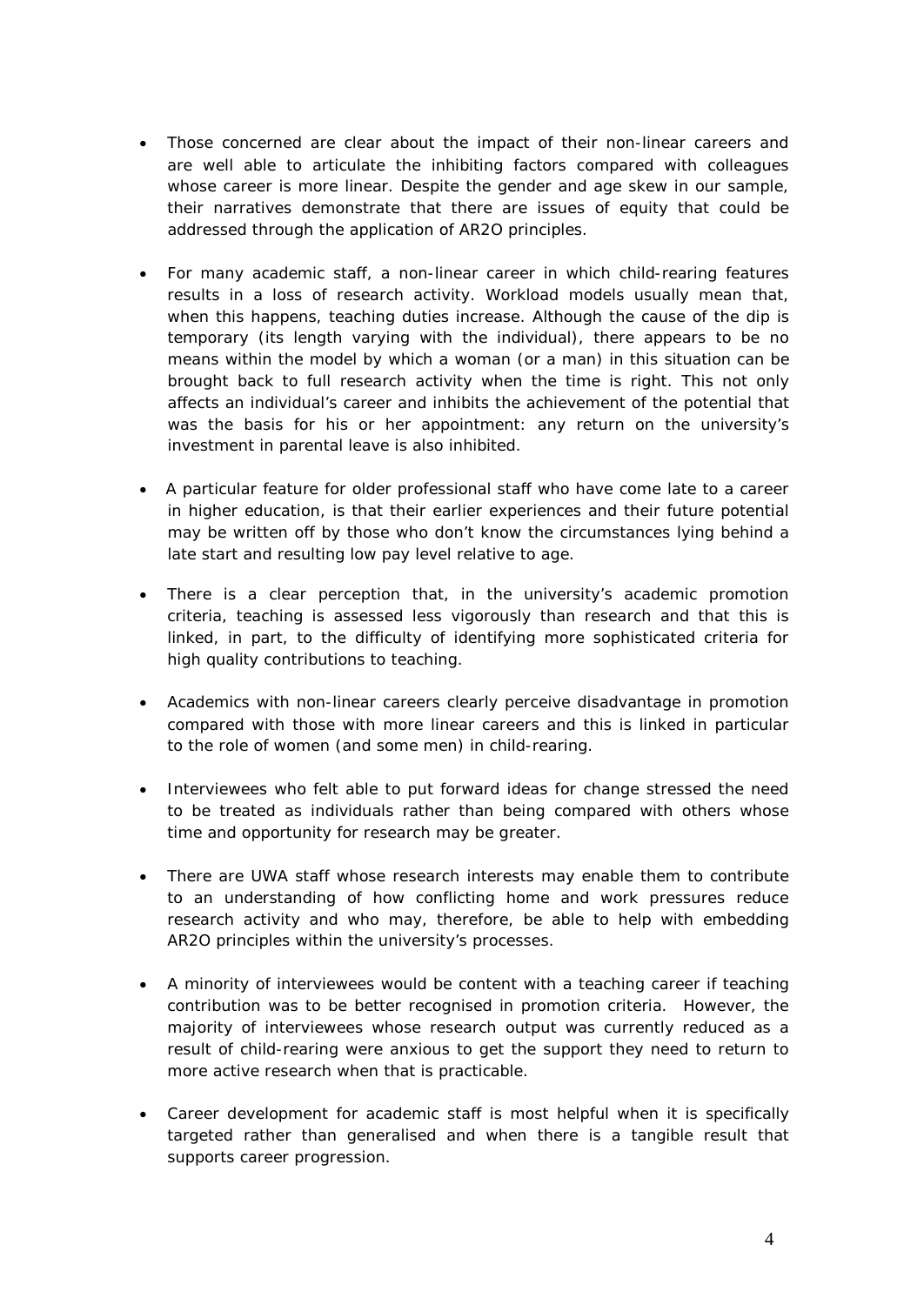• The Leadership Development for Women programme is clearly a phenomenal success and, judging by the outcomes that women told us about, represents excellent value for money for the university.

#### *Recommendations*

- *1. A further small study should be conducted, enabling the views of men at earlier career and life stages to be incorporated into these findings; this may nuance the recommendations made to date but they are unlikely to be affected wholesale and, where appropriate, discussions around implementing AR2O principles could continue now rather be subject to further delay.*
- *2. Human Resources might revisit the PDR, and consider within the PAR process, means of stimulating: i) discussion of past experience, for example in the context of skills and knowledge transferable from earlier working life or life outside work and ii) career support discussions in the context of opportunity to achieve.*
- *3. Discussions already underway in the Workload Committee might include consideration of a variety of means by which women and men whose childrearing responsibilities are a primary cause of a loss of research activity can be encouraged and supported to (i)maintain a research profile, albeit at a*  lower level than previously, while undertaking more teaching duties than *previously and (ii) be given assistance to return to full research activity when the time is right for them to take it up again. Care should be taken to ensure that staff in comparable situations for whom child-rearing is not the main issue are treated equally.*
- *4. Staff who are passionate about teaching need to be able to see how they can translate that passion into measurable success for the university and their own careers.*
- *5. The Academic Promotions Committee might consider the development of criteria that can offer a more nuanced assessment of levels of teaching achievement commensurate with the research-based criteria.*
- *6. In light of the comments received about AR2O being there in policy but not in practice, the Committee might consider the means by which the achievements of those whose scope for research is currently limited can best be expressed, perhaps through a template which enables quality of work and therefore demonstrable potential to be emphasised rather than tending to special pleading which can make it difficult for evaluators to distinguish the relative merit of individual circumstances.*
- *7. It seems likely, given the loss of self-esteem that can accompany lessening of research activity, that some women (and some men) may need support with making a case that presents their achievements relative to opportunity in this robust way. Workshops appear to have been best received when they take a practical approach and the Committee might work with OSDS, Equity and*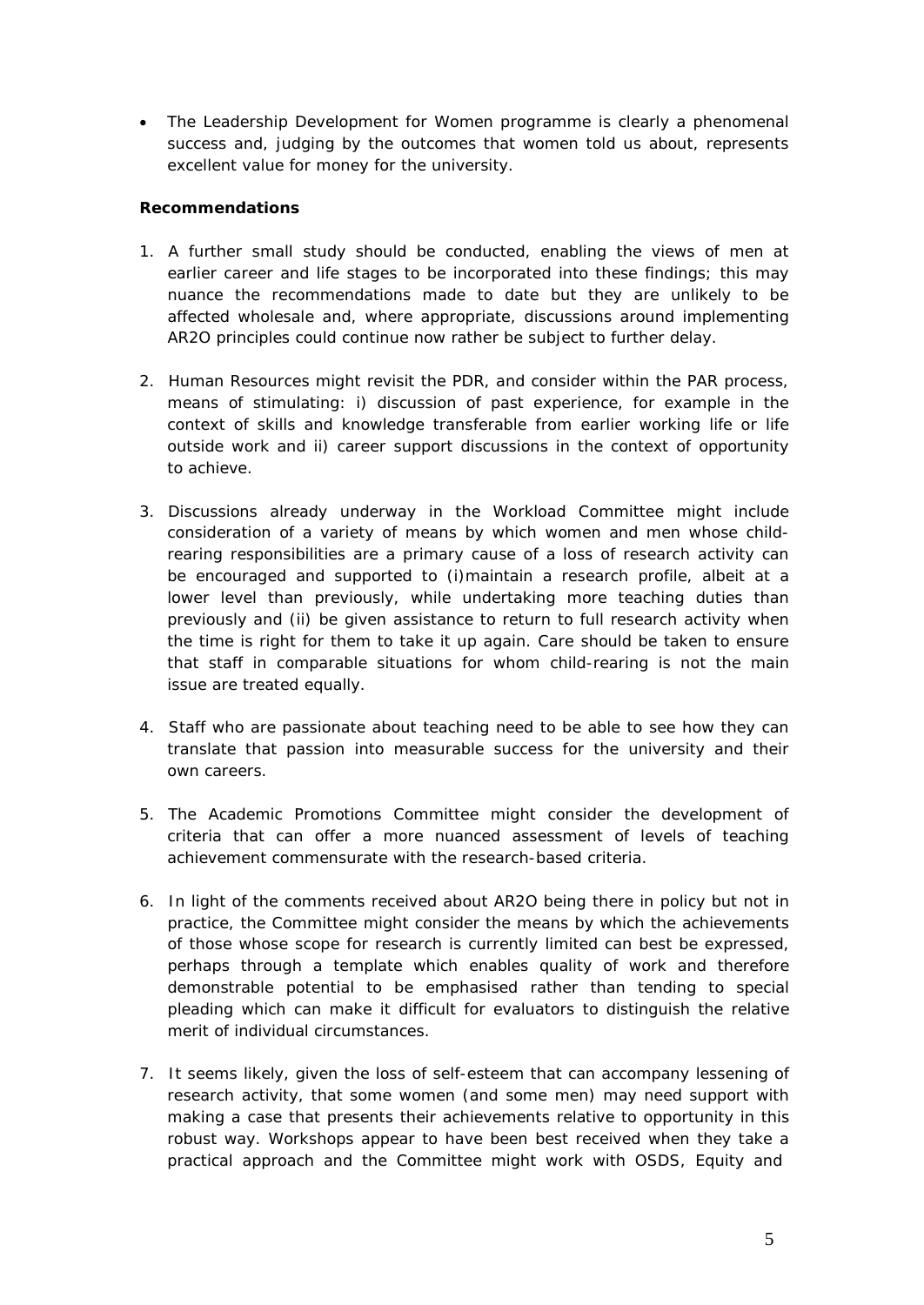*Diversity and individuals who have already succeeded in re-establishing a research career to develop such a workshop.*

- *8. The Committee might seek expert help from, amongst others, colleagues in the School of Psychology whose work might contribute to understanding and addressing issues arising from low research activity.*
- *9. Alongside this process for the individual applicant, the Committee might consider specifying that statements provided by Schools and Faculties in connection with a promotion application identify the support which that individual has been given and the measures taken in connection with reestablishing her (or his) research career. This would reinforce the observations made in section 3.1 regarding timely intervention and encouragement.*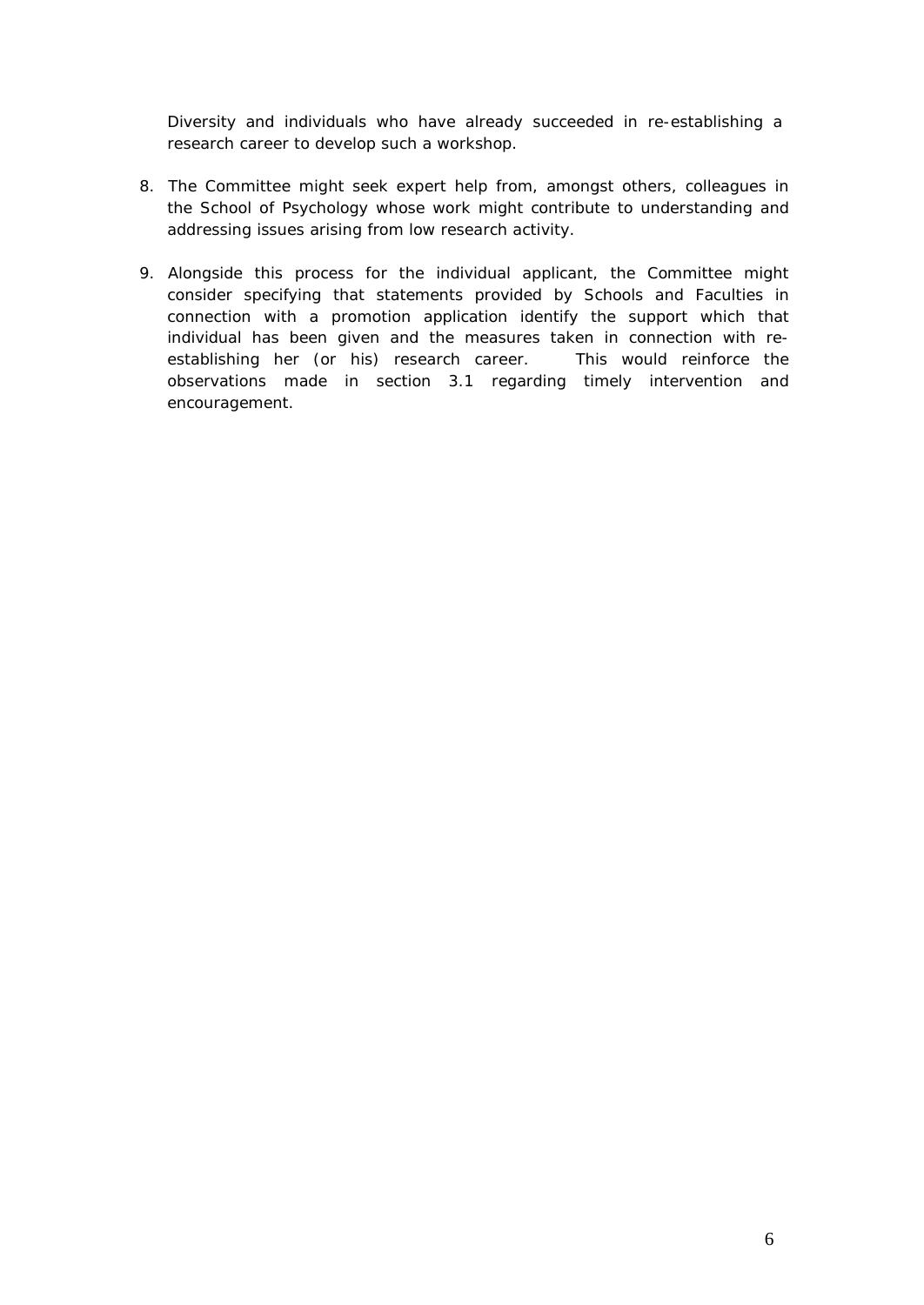#### **1 Background**

This study was initiated by Equality and Diversity in response to discussions taking place in the Group of Eight universities (GO8). Those discussions are focussing on how best the principle of consideration of achievement relative to opportunity (AR2O) can be incorporated within employment-related decisions for academic and professional staff within the GO8.

Australian universities face considerable challenges relating to the sustainability and development of the workforce and, therefore, their capacity to achieve excellence in innovation, teaching, research and community engagement. These challenges include an ageing academic workforce, and increasingly global employment market, the Federal Government's widening participation agenda, the different approach taken by Generation X staff to careers, and the underutilisation of highly educated and talented men and women.

In contemporary universities, the traditional norm of full-time work and an uninterrupted, linear career trajectory no longer matches the profile of many staff, particularly those with established professional careers prior to entering the academy, significant external responsibilities, or with needs that demand accommodation in the workplace. The principle of consideration of AR2Oin employment and performance-related decision making provides UWA and other Australian universities with the opportunity to create workplace cultures that attract and retain the very best staff with a diverse range of personal characteristics, employment arrangements and career histories.

An academic linear career is one which begins with a PHD and continues, relatively uninterrupted, perhaps through post-doctoral posts, to a tenured teaching and research post and thence, through promotion mechanisms, to seniority and for some the professoriate. A further feature of academic linearity is that, generally, research will remain within one discipline and will demonstrate continuity in the lines of investigation pursued.

For professional staff, a linear career might be defined as a traditional education resulting in a good degree, followed by pursuit of a chosen career through promotion posts and, possibly development of posts so that they are eventually reclassified. In the university context, this is most likely to apply to specialist professional staff, e.g. HR or finance whose skills are transferable across sectors. Given that many generalist university administrators do not start out thinking of a career in higher education, we might also consider one career change as contributing to a linear career.

For the purpose of this study, we have taken a broad view of what constitutes a non-linear career for an academic. We have observed that non-linearity can occur, for example through: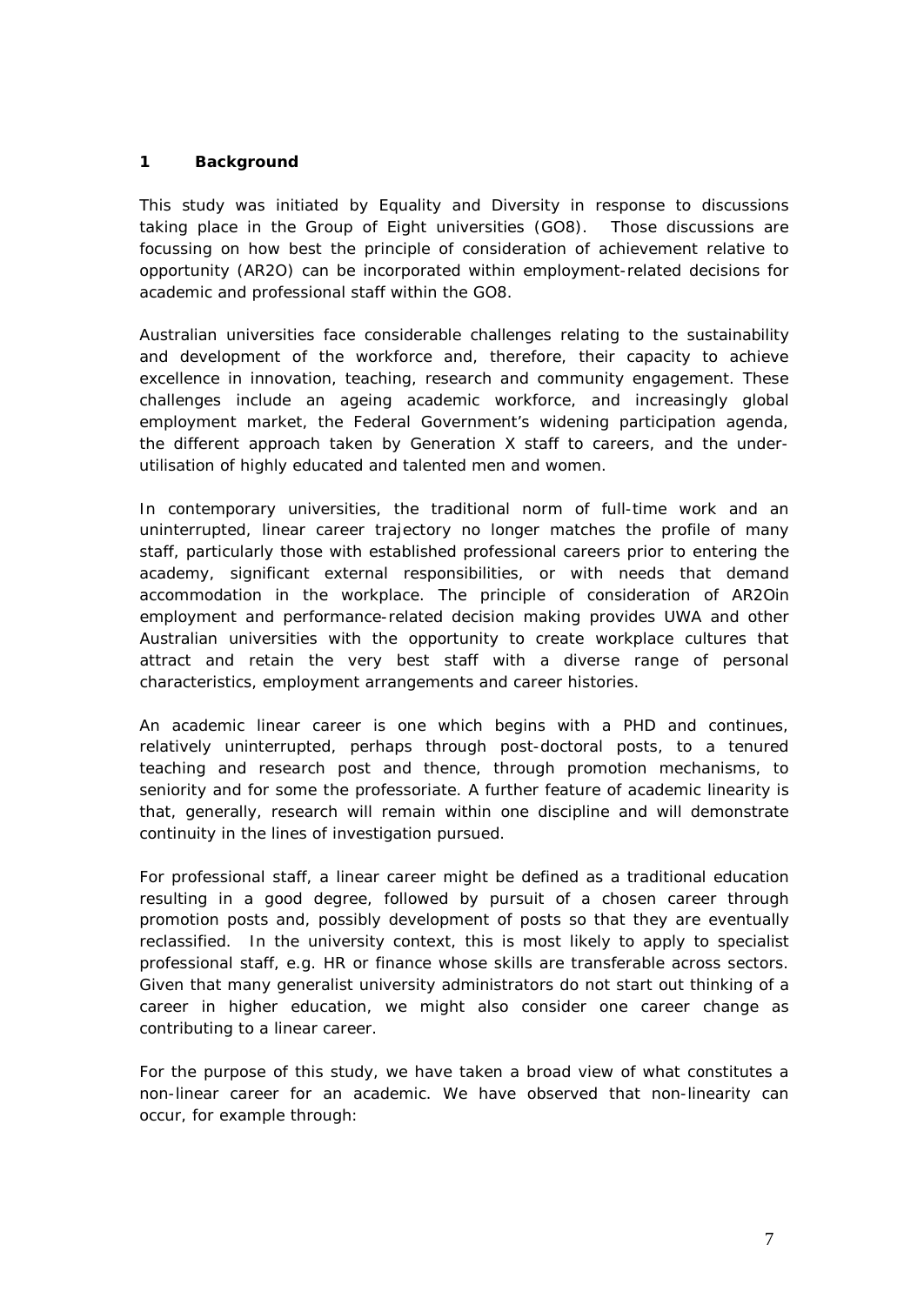- A late career start, which may include a PHD later than the norm,
- Breaks and career delays brought about by personal caring responsibilities, often, but not always, connected with child-rearing;
- Illness or disability;
- A significant period of employment in another sector;
- Migration, which may be associated with English as a second language;
- An unexpected event, often in the workplace, which 'hijacks' the individual;
- A preference for pursuing diverse research topics, sometimes, but not always linked with a preference for collaborative rather than individual research.

All of the above, save for the final example, can apply equally to professional staff. A non-linear career for such staff might also include a shortfall in education such as early school leaving and/or not holding a bachelors degree, an early focus on jobs rather than career and more than one major shift in career.

#### **2. Methodology**

The hypothesis tested by this study is that non-linearity will have an adverse impact on the career progression of the employees concerned, usually, in the case of academics, by reducing research capacity and thereby reducing the research output of the School and, ultimately, the university. In the case of professional staff, it could be that a 'chequered' past might result in nonacademic career paths being undervalued, in talent and potential being overlooked and wasted to the detriment of the individual and the university.

While both men and women may have non-linear careers, society's continued expectation that women will take primary responsibility for child and family care and for domestic labour suggests that women's careers may be more adversely affected than men's and that non-linearity should, therefore, be considered under UWA's equity and diversity policies.

The aims of the study were:

- To explore how the current models of positioning for and evaluation of staff achievement in the workplace are impacting on the career progression of university employees who have non-linear career trajectories.
- To gather information from staff members, in their own words, about factors, evaluations and circumstances that have limited their career advancement, or limited their opportunities to achieve outcomes similar or equal to those of people engaged in longstanding full–time employment patterns.
- To develop suggestions for new methods and ways to position and evaluate AR2O for strategic application within higher education.

The study was carried out through individual interviews with employees who selfidentified as having non-linear careers. Staff were alerted to the AR2O project, and the opportunity to be interviewed, through the following electronic communications: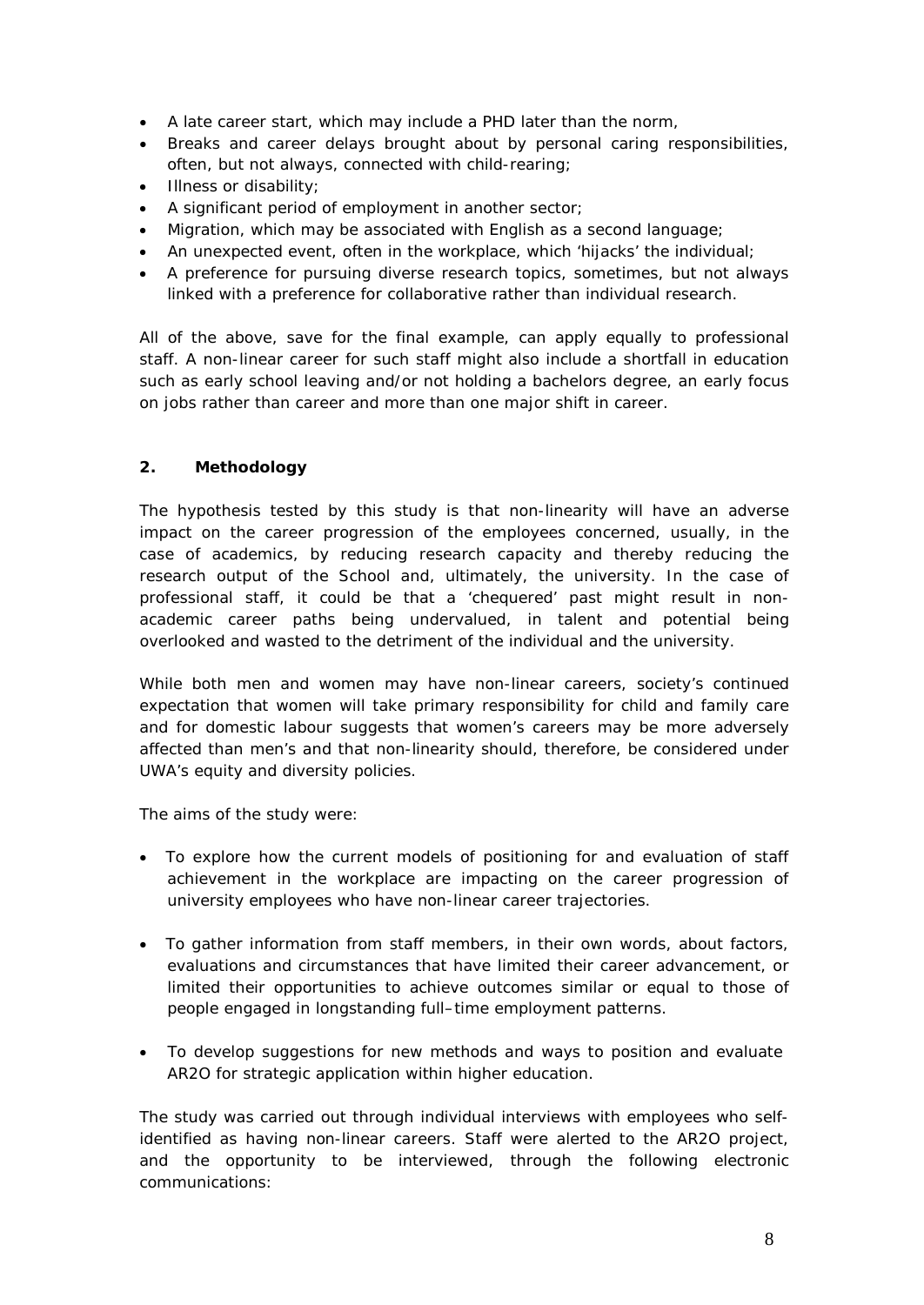- The Leadership Development for Women alumni list professional and academic women who have participated in the LDW program and are still employed at UWA.
- The *Notices* email list to UWA staff sent through the Human Research Ethics Committee, which had approved the study. This internal list is an opt-in arrangement - and is typically used where emails requesting volunteers for research studies are placed.
- The University Managers' Group (UMG) an email list directed to professional staff senior managers.

Participants were not asked to identify how they heard about the study but it seems that the greatest number of volunteers came via the LDW email; the next most significant proportion came from the *Notices* list and the fewest via the UMG list (although some people would, of course, have been on this list and on one or both of the others). All notices encouraged recipients to extend the invitation to other male and female staff.

Not surprisingly, recruitment to the study by these means attracted many more women than men. Additional male academics, who were understood to have experienced one or more of the indicators of non-linearity, were recruited through personal contact to help redress this imbalance. However, no further professional men were recruited and the small numbers present in the study preclude gender comparisons.

The advantage of interviewing a group of volunteers who had been given a brief explanation of the study is that these were people who had something to say on the subject and whose narrative was therefore of interest – there was no wastage in these interviews. However, a clear disadvantage was that the sample was skewed towards women. The additional men recruited to attempt to redress this imbalance were largely at a later age and stage of career and family life than the women interviewed. While their views have made an important contribution, we have not been able to capture the views of the younger generation of male academics and professional staff.

In total 29 staff were interviewed:

- 21 academic staff (8 men and 13 women) of which total 10 were in science, 2 in medicine, 7 in arts, one in a central service and one in senior leadership. The majority of these staff held tenured teaching and research posts. Two of the women and none of the men held research intensive posts.
- 9 professional staff, 2 men and 7 women; approximately two-thirds working in central functions and one-third in faculties or schools.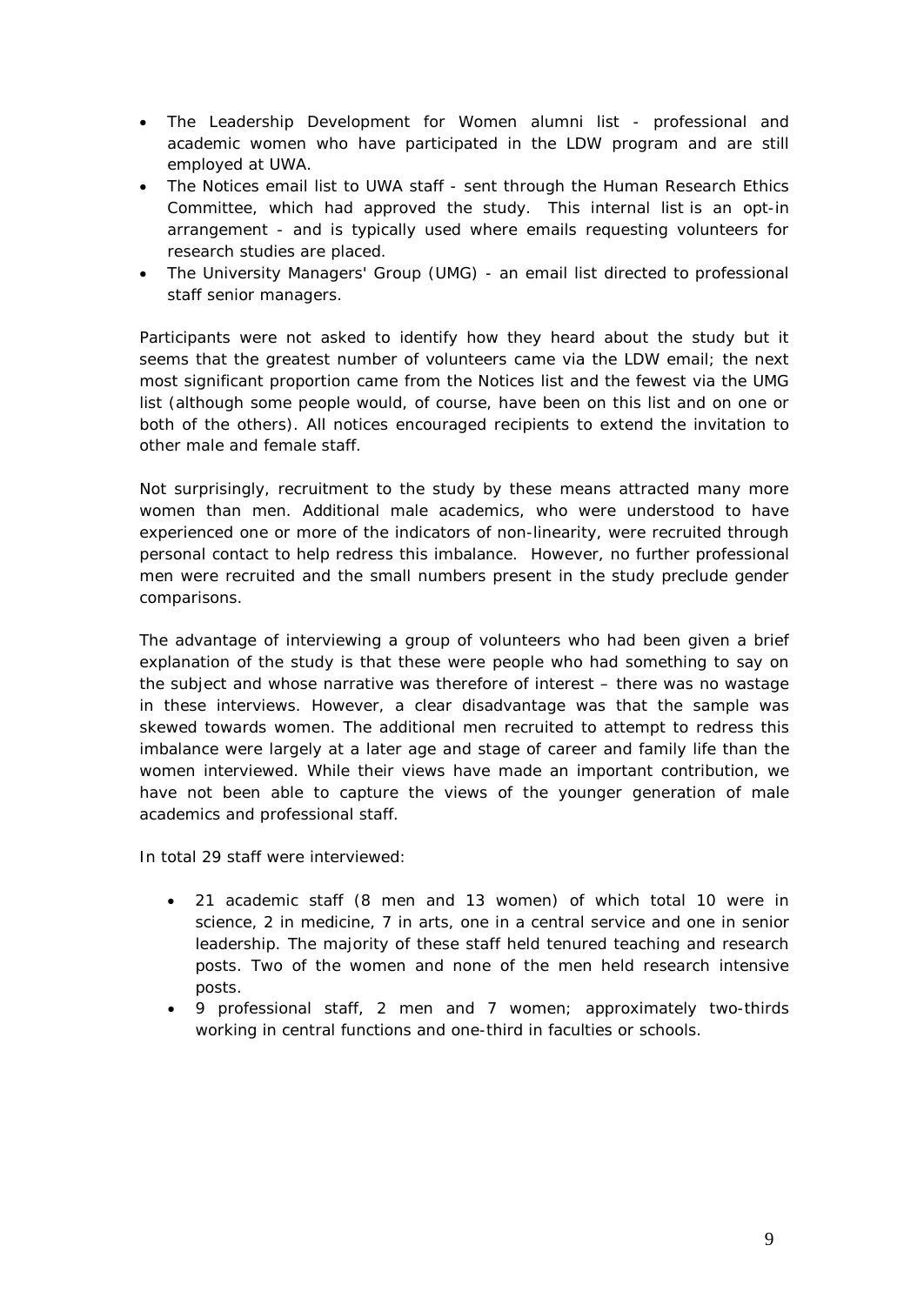| Level | Women          | <b>Faculty</b> | Men            | <b>Faculty</b> |
|-------|----------------|----------------|----------------|----------------|
| A     | 0              |                | 0              |                |
|       |                | 3 Science      |                | 1 Arts         |
|       |                | 1 Medicine     |                | 1 Other        |
| В     | 6              | 1 Arts         | $\overline{2}$ |                |
|       |                | 1 Centre       |                |                |
|       |                |                |                |                |
|       |                | 2 Science      |                | 1 Science      |
| C     | $\overline{4}$ | 1 Arts         | 1              |                |
|       |                |                |                |                |
| D     | 1              | 1 Science      | 1              | 1 Science      |
|       |                |                |                |                |
|       |                | 1 Science      |                | 2 Science      |
| $E +$ | 3              | 2 Arts         | 4              | 1 Medicine     |
|       |                |                |                | 1 Arts         |

#### Table 1 Academic staff: gender, level and faculty

#### Table 2 Professional staff: gender, level, area and contract

| Level | Women | Area/Contract                        | Men | Area/Contract     |
|-------|-------|--------------------------------------|-----|-------------------|
| 5/6   |       | Centre/Short-term                    |     |                   |
| 6     |       | Centre/Short-term                    |     |                   |
| 7     |       | Centre/Permanent                     |     | Centre/Short-term |
| 8     | 2     | Centre/Permanent<br>Centre/Permanent |     |                   |
| 9     | 0     |                                      |     | Centre/Permanent  |
| 10    | 2     | School/Permanent<br>Centre/Permanent |     |                   |

The interviews, which were structured by a questionnaire but followed a conversational route, were carried out by Judith Secker, a Professional Development Adviser visiting from Oxford University. Ms Secker's time with UWA was specifically for the purpose of conducting this study.

In addition to interviewing participants, Ms Secker was able to discuss the study and the issues arising from it with the Chairs of the Academic Promotion and Workload Committees, the Deputy Vice Chancellor (Research) and, in respect of professional staff, the Deputy Director of Human Resources. Their many helpful comments and ideas have been taken into account in drafting this report and in particular in the recommendations arising from the study.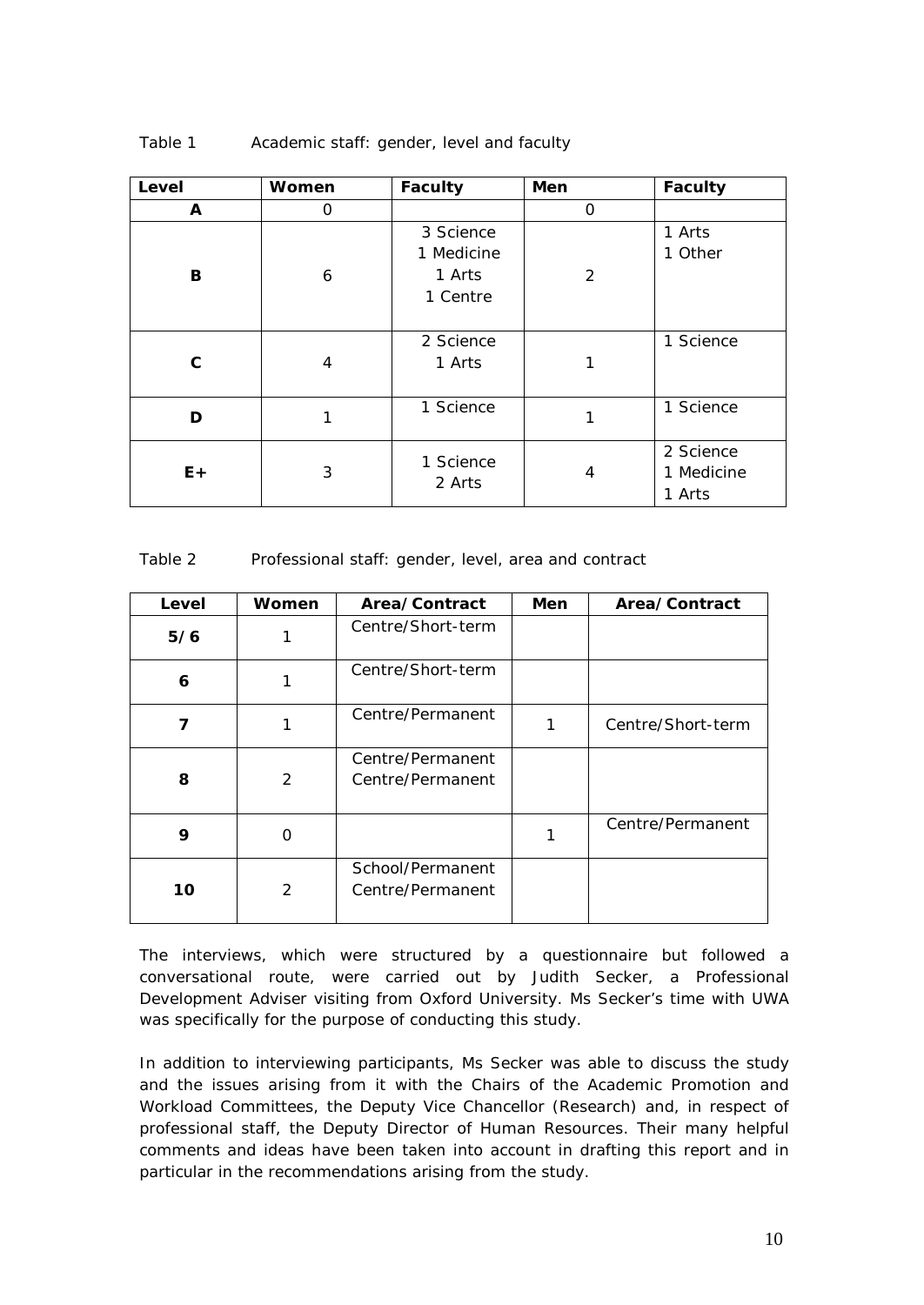#### **3 Outcomes**

#### *3.1 The impact of non-linearity on career progression*

#### **3.1.1 Indications of a non-linear career**

At the beginning of their interview, participants were asked for a narrative of their experience prior to coming to UWA. This drew out indications of a non-linear career which were probed later in the interview when participants were asked in more detail about the choices and events which had resulted in a non-linear career and to reflect in greater depth on the career impact of these. The career events and choices envisaged were divided into:

- **Pauses**, defined as time taken out of the workforce;
- **Diversions** issues or responsibilities which have meant reducing workload or deliberately slowing career progress; and
- **Hijacks**, defined as events, at work or outside work, which have temporarily halted the mainstream career.

Outcomes from this line of questioning are set out in tables 3 to 6 below.

| <b>Indication of non-linearity</b> | Women | Men           |
|------------------------------------|-------|---------------|
| Late PHD                           | 9     | 2             |
| Change of topic                    | 3     |               |
| Primary childcare                  | 11    |               |
| Working abroad                     | 2     | Ω             |
| Period of full time service        | 6     | 3             |
| Personal health                    | 3     |               |
| Period of work outside academia    | 8     |               |
| Short-term contracts               | 4     |               |
| Overseas nationality               | 5     |               |
| Time out of employment             | 4     | 2             |
| Research not mainstream            | 3     | $\mathcal{P}$ |
| Care of family members             | 5     |               |
| Travelling for pleasure            |       | $\mathcal{P}$ |
| Travelling for spouse's career     | 2     |               |

#### **Table 3 Indications of a non-linear career: academic men and women:**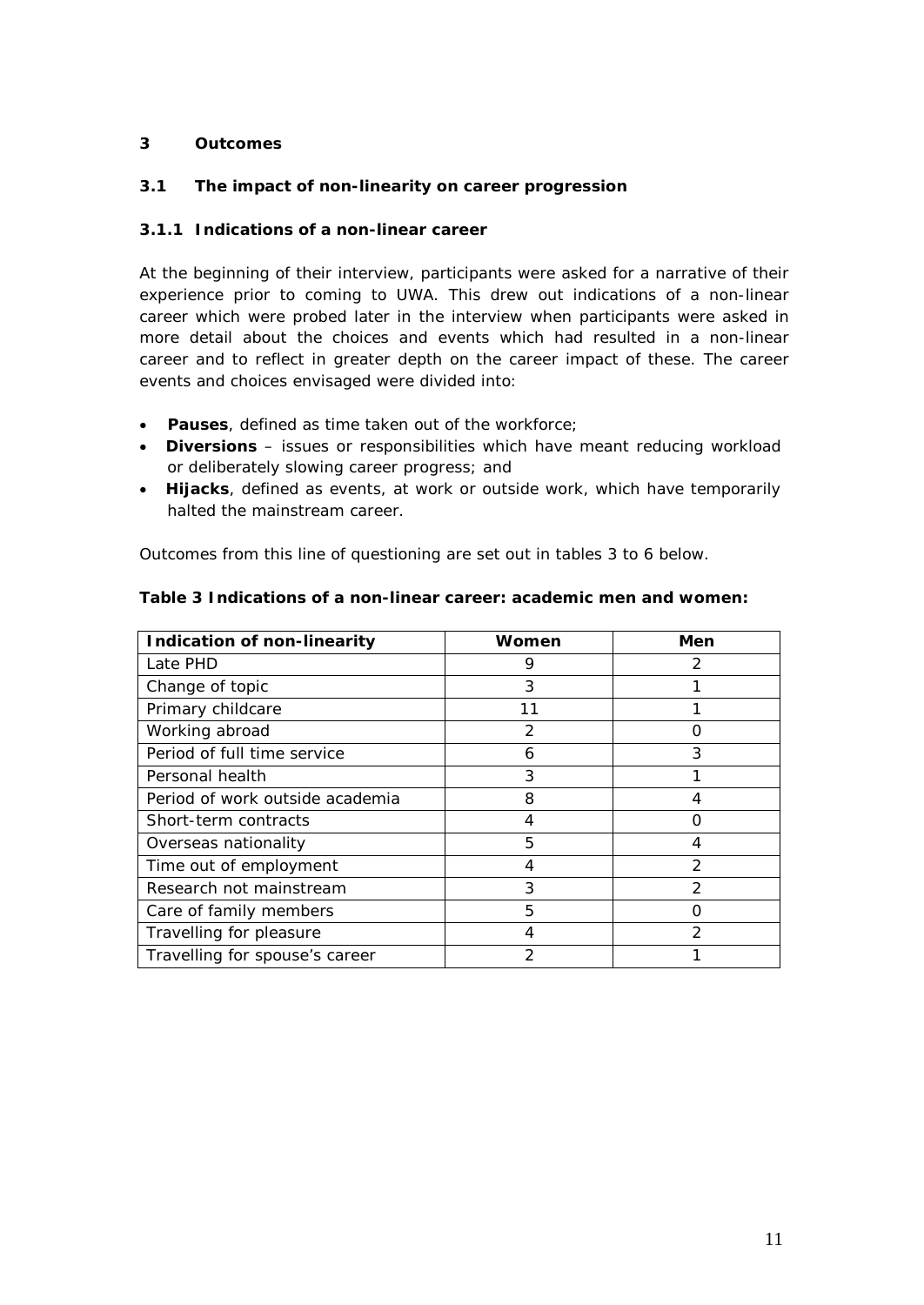# **Table 4 Indications of a non-linear career: professional men and women**

| <b>Indication of non-linearity</b> | Women          | Men |
|------------------------------------|----------------|-----|
| Late or no PHD                     | 2              |     |
| Change of topic                    |                |     |
| Primary childcare                  |                |     |
| Working abroad                     |                |     |
| Period of full time service        | $\mathfrak{D}$ |     |
| Personal health                    | 3              | ∩   |
| Period of work outside academia    | 5              | 2   |
| Short-term contracts               | Ω              | U   |
| Overseas nationality               |                |     |
| Time out of employment             |                |     |
| Research not mainstream            |                |     |
| Care of family members             |                |     |
| Travelling for pleasure            |                |     |
| Travelling for spouse's career     |                |     |

|               | Pause          |                | <b>Diversion</b> |                |          | Hijack   |
|---------------|----------------|----------------|------------------|----------------|----------|----------|
|               |                |                |                  |                |          |          |
| Cause         | Women          | Men            | Women            | Men            | Women    | Men      |
| None          | 3              | 5              | 0                | 2              | 2        | 0        |
| Travelling    | 4              | $\overline{2}$ | $\Omega$         | 0              | $\Omega$ |          |
| Childcare     | 7              | $\Omega$       | 10               | $\overline{2}$ |          | O        |
| Study         | 1              | 0              | 2                | 1              | $\Omega$ | $\Omega$ |
| Spouse        |                | O              |                  | O              |          | 0        |
| career        |                |                |                  |                |          |          |
| Family issues | $\Omega$       | $\Omega$       | 4                | 2              | 3        | $\Omega$ |
| Termination   | 1              | O              | $\Omega$         | $\Omega$       | O        | 0        |
| Service role  | $\Omega$       | $\Omega$       |                  | $\overline{2}$ | 8        | 2        |
| Migration     | $\Omega$       | $\Omega$       | 3                | $\Omega$       |          | $\Omega$ |
| Health        | $\overline{2}$ | $\Omega$       | 1                | $\Omega$       | $\Omega$ | O        |
| Career        | ი              |                |                  | 2              | Ω        | Ω        |
| change        |                | $\circ$        |                  |                |          |          |

# **Table 5: Pauses, diversions and hijacks: academic men and women**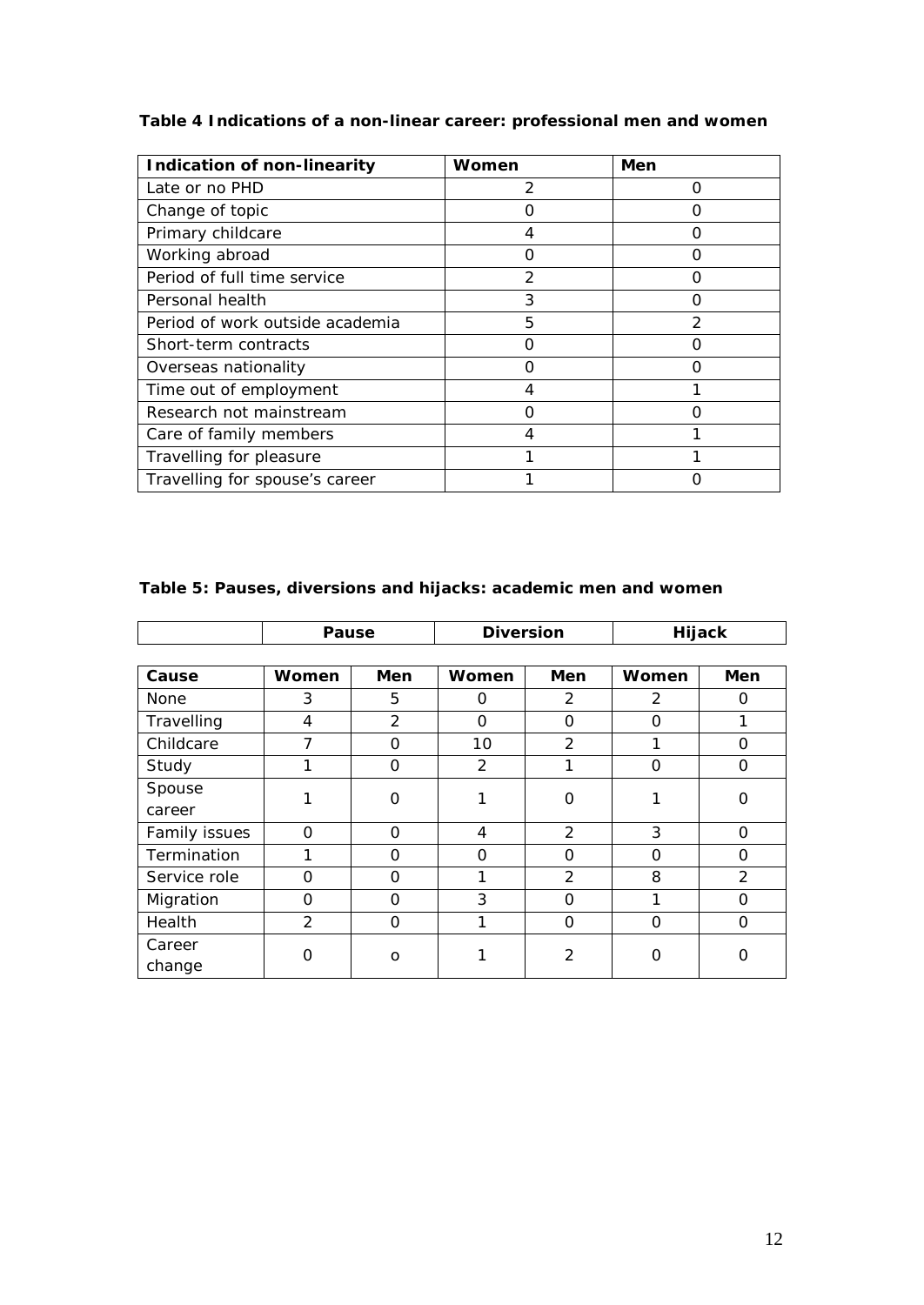|               | Pause          |     | <b>Diversion</b> |     |       | Hijack         |
|---------------|----------------|-----|------------------|-----|-------|----------------|
|               |                |     |                  |     |       |                |
| Cause         | Women          | Men | Women            | Men | Women | Men            |
| Travelling    | 1              | 1   |                  |     |       |                |
| Childcare     | 3              |     | $\overline{2}$   |     | 1     |                |
| Study         | 1              |     |                  |     |       |                |
| Spouse        | 1              |     |                  |     |       |                |
| career        |                |     |                  |     |       |                |
| Family        | $\overline{2}$ |     | 5                | 1   | 1     |                |
| problems      |                |     |                  |     |       |                |
| Health        | 1              |     | 1                |     |       |                |
| Termination   | 1              |     |                  |     |       | $\overline{2}$ |
| Secondment    |                |     | 1                |     |       |                |
| Part-time     |                |     | $\overline{2}$   |     |       |                |
| work          |                |     |                  |     |       |                |
| status<br>Low |                |     | 1                | 1   |       |                |
| role          |                |     |                  |     |       |                |
| Covering<br>a |                |     |                  |     | 1     |                |
| post          |                |     |                  |     |       |                |

**Table 6: Pauses, diversions and hijacks: professional men and women**

This line of enquiry revealed that, whereas the men interviewed demonstrated one or two indications of a non-linear career, women were more likely to demonstrate compound indications. Amongst the academic staff, table 5 shows that the 13 women averaged 5.3 indications each, while the eight men averaged 2.8.

The small number of men interviewed means that no conclusion can be drawn comparing the experience of professional men and women. Adding them to the academic cohort to provide a finding on the interviewees as a total reveals that:

- The 20 women interviewed averaged 4.75 indications of non-linearity.
- The 10 men interviewed averaged 2.8 indications of non-linearity.

These are findings that should be tested by further interviews with men at an earlier age and stage of career and family life than those included in our cohort.

#### **3.1.2 Impact of a non-linear career**

Tables 5 and 6 break down the factors that impact on career progression. Although, for women, child-rearing, plays a major part in the compound picture of career inhibitors, family responsibilities beyond childcare also feature significantly and serve to restrict women's careers – care for elders, siblings and spouses featured in several women's narratives and in one man's.

Asked to reflect on the career impact of these pauses, diversions and hijacks, the majority of interviewees were able to identify not only that their career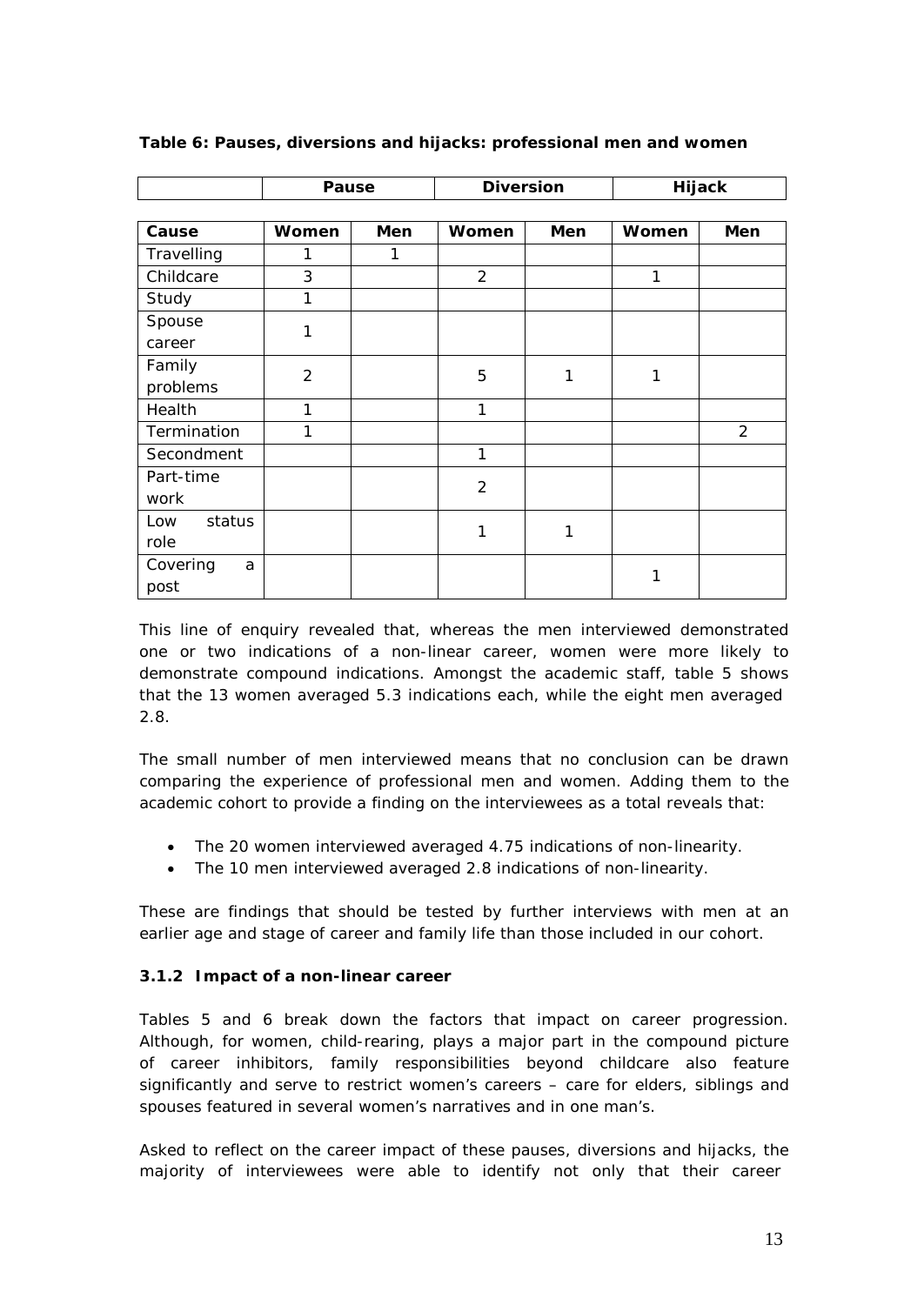progression had been affected by lack of linearity, but also the ways in which it had been affected.

#### **Academic women** told us:

'I lack publications for the number of years in the system. If I had got my PHD earlier and had no children I would be level D by now.' (Delayed PHD and two children)

'I'm still treading water and trying to find my way. Some individuals are supportive, some not.' (Earlier non-academic career and school aged child)

' A more linear career would have meant I could have made my research mark by now' (Earlier non-academic career, single parent caring two children and a sick parent)

'If I didn't have kids a linear career would be a lot easier. I look at young women at level C and D doing what I would have liked to have done. I don't regret the kids of course!' (Migrant, English second language, late PHD, two school aged children)

'No conferences, no networking in my field….an equivalent man is being 'brushed up' to be the next head of School.' (Two children, sick husband)

'I feel equal in talent and work ethic with colleagues more linear and who are now mostly level E. I'm the main breadwinner and my family has lost thousands of dollars as a result.' (Early research success, a period of part time work and one child)

'I have colleagues who are much more selfish and who protect themselves but I can't do it.' (Migrant with period of unemployment for health reasons)

'(The impact) is massive. I'm an efficient researcher and have averaged two papers a year. A man without the same responsibilities would be ramping up 5 or 6 papers a year. (This means) I have no success with ARC funding and am unable to establish effective networks and attend conferences.' (Late PHD; two children)

'Linear colleagues got earlier promotions. When I came back to the Faculty (following service roles), people I knew had gone. I lost my peer group network.' (Earlier non-academic career, career break, sick husband)

The careers of just three of the 13 women academic staff interviewed were not so affected by their non-linearity and **academic men** with non-linear careers appeared to be less affected too:

'It didn't stop my career but it made me too busy….I kept the plates spinning some wobbled but didn't fall.' (Migrant who prioritised time with children)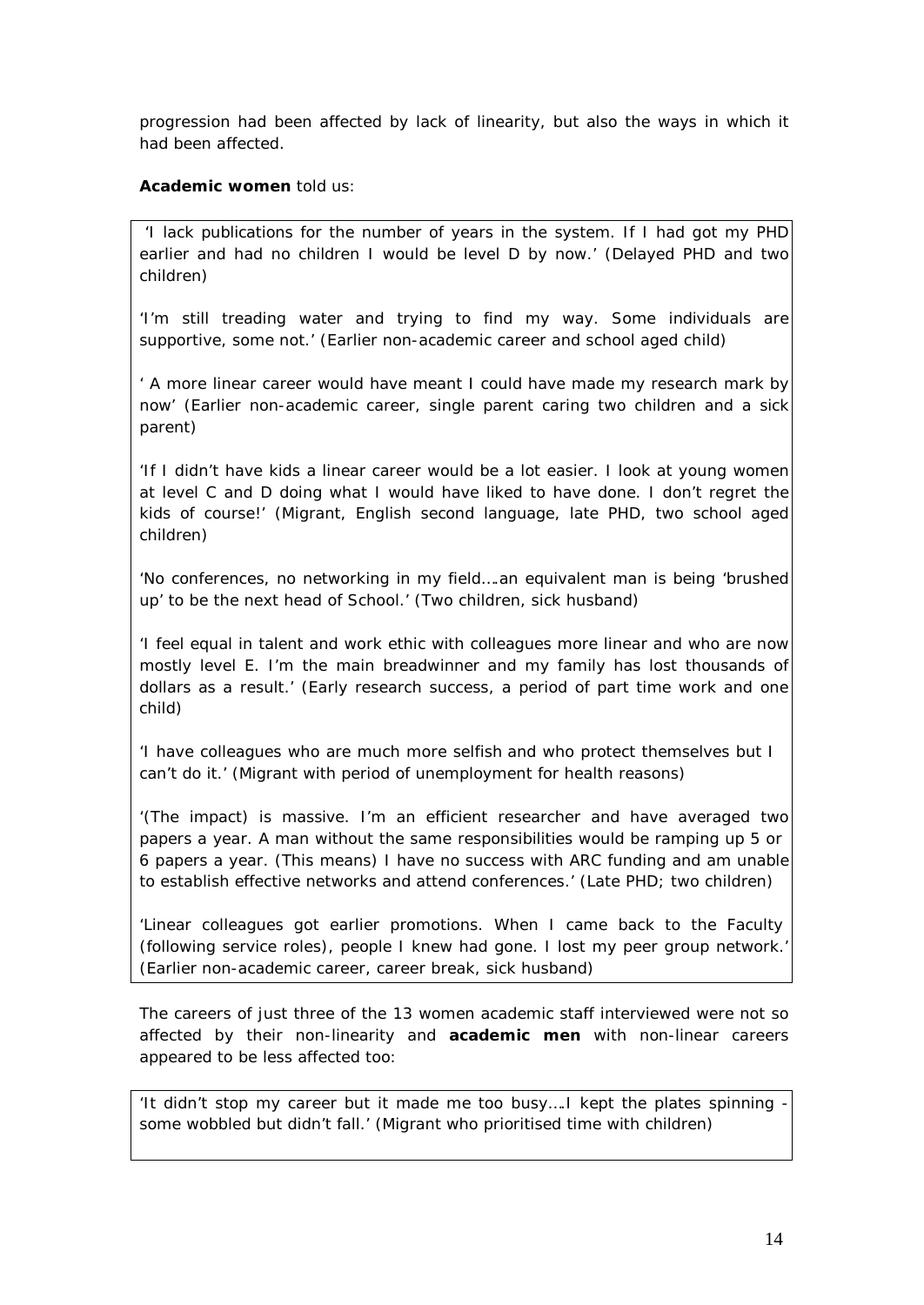'The late start doesn't seem to have done me any harm – my CV isn't questioned.' (Migrant with delayed career)

'The politics of the discipline impacts on progress ….Group has been together for ten years – keep it together no matter what.' (Earlier non-academic career; discipline not mainstream)

'No real problems – Dean three times but kept research going.' (Migrant)

However, three of the men had experienced career impact:

'Those with publication and grant records have the power to say no. Saying yes has disadvantaged me…..I'm trying to be less accommodating and more selfish….I'll get further than working for the common good.' (Industrial experience, shares child-rearing)

'There's no question I would have otherwise been promoted by now.' (Migrant, shares child-rearing)

'It's difficult to compare but my productivity was disrupted and is lower than it should have been. I took longer to move up the ladder.' (Migrant, only child of parents overseas, periods of illness)

While the third man quoted here is of an age and career / family stage commensurate with most of our male interviewees, the first two are of a younger generation and at earlier career / family stages. The similarity of what they have to say to what women with child-rearing responsibility have told us suggests that this generation of men requires further study.

It was interesting that academic staff did not report heavy teaching loads as creating a diversion or as hijacking their careers. Most of our interviewees spoke enthusiastically about their teaching but were often daunted by the amount of teaching they were expected to do. Asking about the division of their duties between research, teaching and service roles revealed that the women and two men who were most heavily involved in child-rearing and who, therefore had more compound indications of non-linearity, talked in some detail about the teaching loads that had resulted from a reduction of their research output and the negative impact of those loads on their ability to recommence research:

'70% teaching – it changes every year with short notice of the requirements. I had 900 students last year, 300 this year with 4 weeks notice each time' (Level D man)

'Teaching sucks out all the oxygen. I work on books at home, journal publications at work – maybe 25% of my time.' (Level B man)

'I'm 60/65% undergraduate teaching; 15% postgraduate supervision. What's left over is for research and service.'(Level B woman)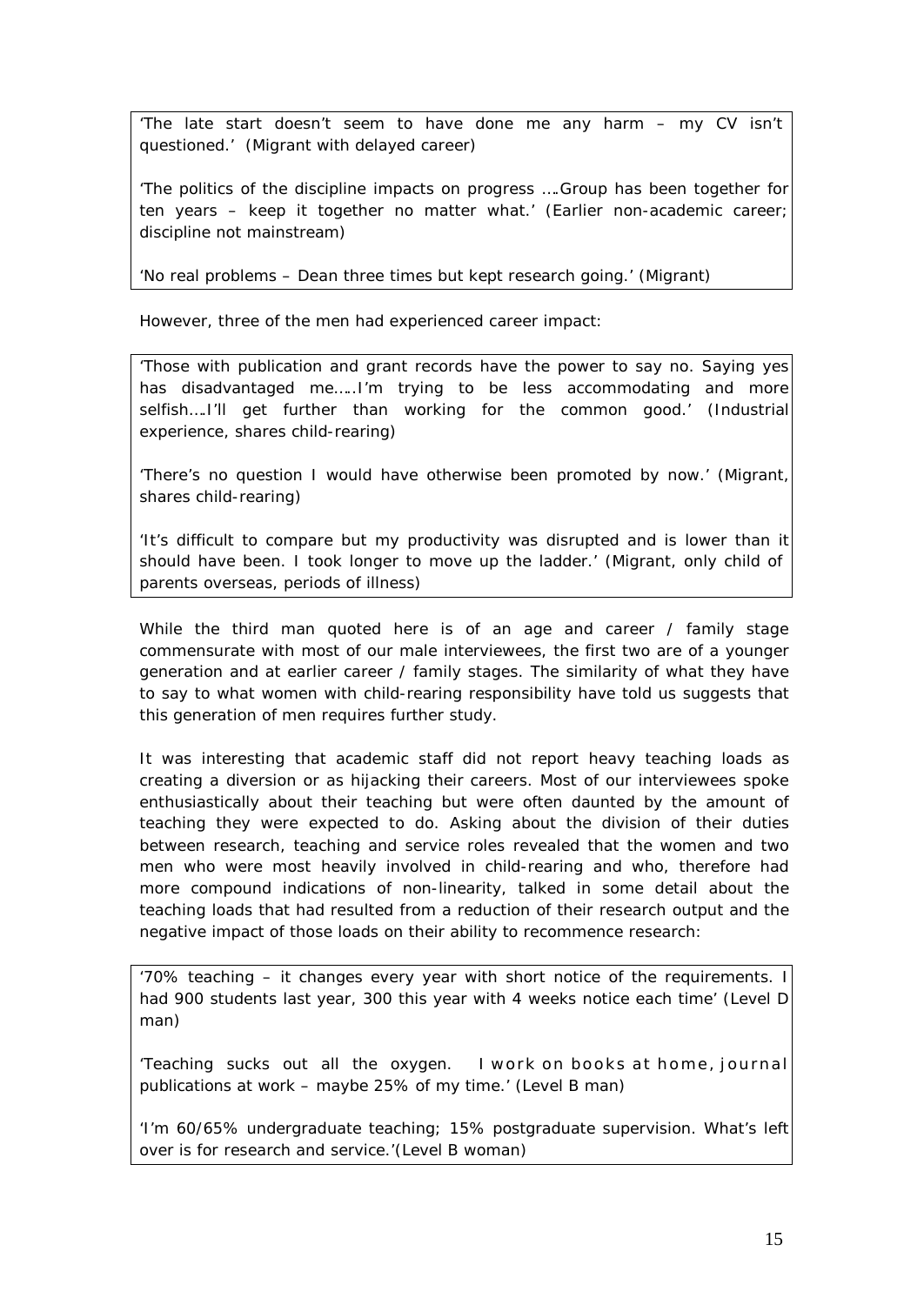A specific issue which arose from interviews with professional staff is the impact of being older than might be considered the norm for their pay level and type of work:

Asked about the impact when people see his CV, one man in his forties said: 'it depends on attitude. I have experienced an adverse reaction from traditionalists looking for evidence of stability  $-$  this is less the case with generation X interviewers.'

An older woman whose career had been delayed by family concerns said: 'I am quite old to be still seeking further promotions. People who don't know my circumstances may think I'm not up to it. I fear that I could be passed over when I am only just getting going.'

# **3.1.3 Career support**

To elicit the extent to which they had been supported with progressing a career in light of these experiences, interviewees were asked a sequence of questions probing how they had managed to pick up the threads of a career, the extent to which their particular circumstances had received recognition and support and what further recognition or support would help them to keep their career going.

One perhaps surprising feature derived from this sequence was that the career inhibiting aspects of employees' lives were unlikely to be known to more than one colleague and sometimes to no-one with whom they work. For academics this was sometimes the result of the temporary nature of a School headship and academic staff were more likely to discuss personal issues with a close colleague with similar experiences or with friends outside work than with the Head of School or another supervisor. Professional staff were more likely to have told their manager about at least some of their circumstances, often in the context of seeking flexibility or carer's leave and had generally met with a positive response to these requests.

Staff who had benefited from entitlements such as carer's leave and flexible working were appreciative and the existence of such benefits had clearly engendered feelings of loyalty to their manager and to the University. However, career development support in light of these often temporary circumstances, rather than assistance with the immediate situation, did not appear to have been discussed with either academic or professional staff. There may be a tendency for managers and supervisors to steer clear of what they fear might be burdensome discussions about career development with staff in these situations. The risk here is that such staff will be written off in career development terms. Discussions with interviewees suggested that, while some fear that their supervisor may be unsympathetic, for others it may be fear of being written off in this way that deters them from discussing their circumstances openly. There would seem to be scope for particular attention to be paid to career development for them.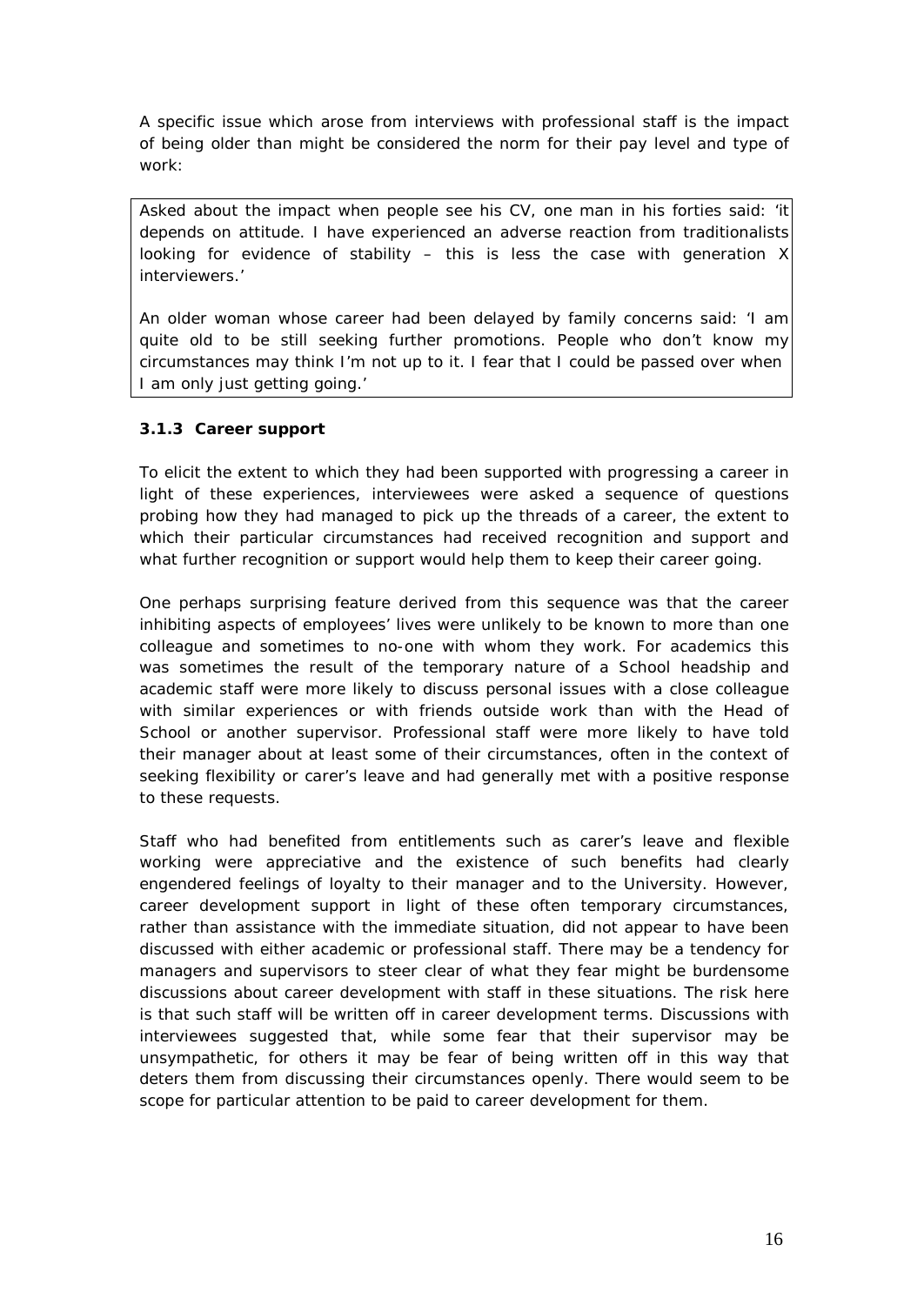#### **3.1.4 Implications for research and the link with child-rearing**

Academic women and one man caught in this situation told us that their difficulty was lack of time for research on top of dealing with domestic responsibilities and heavy teaching loads. Further discussions elicited that 'time for research' in this context meant not only the hours in a day or a week but included the sense of mental space and energy necessary to pursue research. This was particularly linked to child-rearing and it was clear that, while women do not all react in the same way to the arrival of a child in their lives, amongst our interviewees, there was a detrimental effect on research capacity which resulted in an increase in their teaching load, making it less likely that they would be able to resume research when the impact of child-rearing lessens. For those in the throes of early child-rearing the detrimental effect seemed everlasting; those who had emerged from this phase could recognise that it had been temporary:

'I don't want to compromise the care of my children ….. I can't go to more than one conference a year and can't be too far away.' (Academic woman with heavy teaching load whose short-term contract and resulting financial insecurity has resulted in her husband taking a fly in/fly out job.)

'I was in a fog for three years after each of my two children ….. the fog cleared when the children started sleeping.' (Academic woman whose research was affected and who is now successfully research active.)

'The year after my daughter was born was the first year in which I had no publications' (Senior woman with a successful career)

As the second and third of these quotes show, the impact of child-rearing on capacity for research varies but does not have to be permanent. Each of these three women had great potential for research success yet there appears to be no means by which the University is able intentionally to intervene to ensure that a woman is able to pick up her research before her capacity is gone for good. It seems likely that the woman quoted first, whose research before she had children was of a standard sufficient to have won her offers from other Go8 universities, will be lost as a researcher.

That such interventions can be effective is evidenced by others of our interviewees:

'I only got tenure in 2001 when the DVC intervened.' (Academic woman whose late start career coupled with child-rearing threatened to result in her being 'lost'.)

'My Head of School is supportive – has reduced my teaching and admin loads …..I can't research in short bursts like some people can…..I want to continue part-time for a while, using the extra time for research.' (Academic woman with two children now at school and quality publications but not quantity')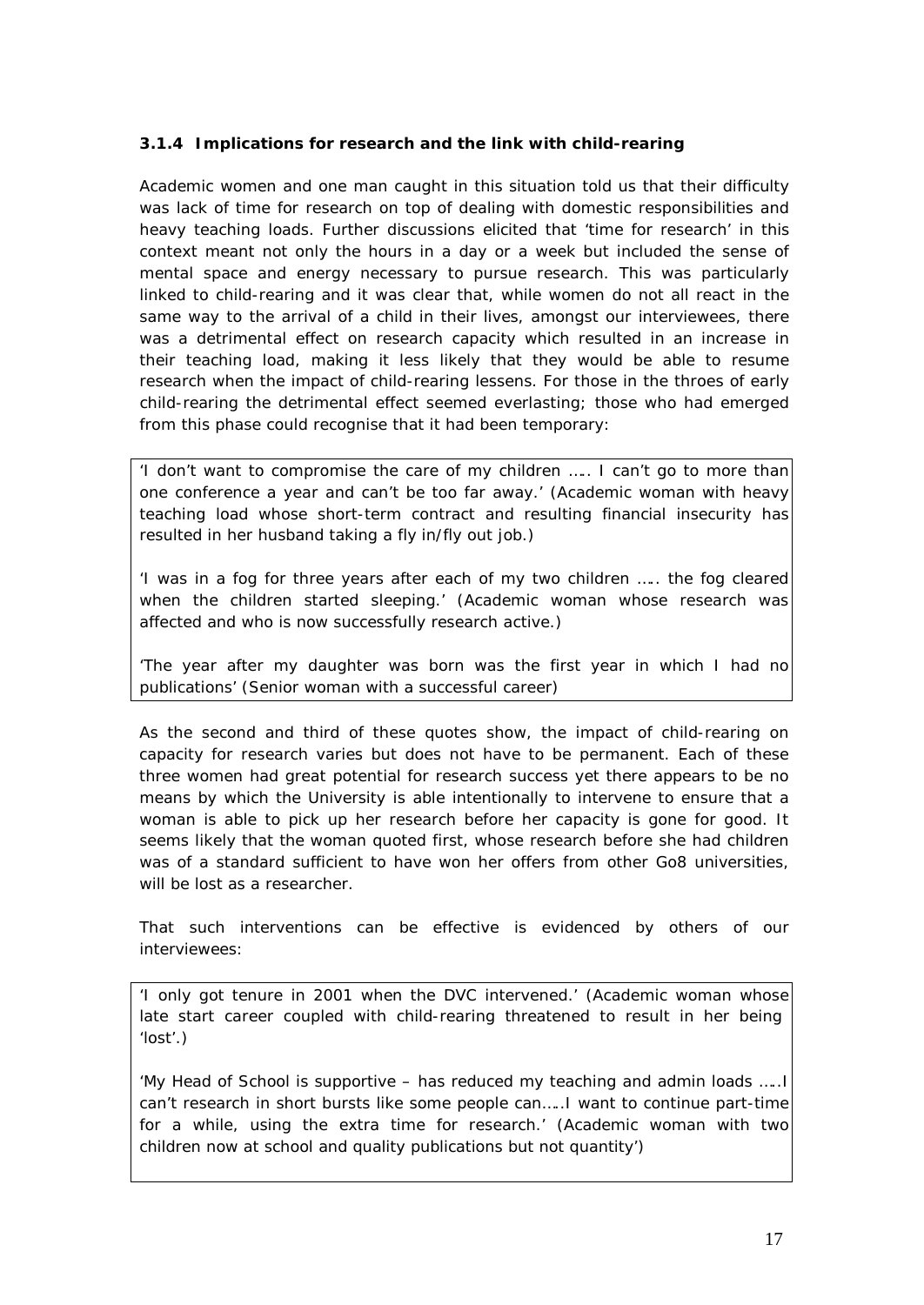'My career goals were driven by a Head of School who told me to write a research strategy for a, then, non-existent research group. It's the best thing I could have been asked to do –a touchstone that I still refer to.' (Academic woman whose research dipped for six years over child-rearing and who is now highly successful.)

# **3.1.5 Summary of findings and recommendations on the impact of a non-linear career on career progression**

- While both women and men have non-linear career, the factors that inhibit career are more complex for women in this cohort than they are for the men. Child-rearing responsibilities are often compounded by other factors derived from society's continued expectation that women take primary responsibility for domestic life. Younger generations of men show signs of wanting more involvement with their families, as is the case with two interviewees in this study, suggesting that this is becoming an issue more relevant to both genders. The skewing of our sample towards more junior women and more senior men means that we have been unable to test this and a further small study of men at an earlier career and life stage is indicated.
- Those with whom they work may not be aware of the complexity of women's lives (and those of some men), having little idea of what their colleagues are dealing with on top of work each day. Requests for part-time working, flexibility and carer's leave are usually met and appreciated. However, there is unlikely to be any accompanying discussion of career support, enabling the individual to reach his or her potential. The university's current procedures do not make explicit provision available for this kind of discussion and some staff and their supervisors may, for variety of reasons, be steering clear of them.
- Those concerned are clear about the impact of a non-linear career and are well able to articulate the inhibiting factors compared with colleagues whose career is more linear. Despite the skew in our sample, their narratives demonstrate that there are issues of equity which could be addressed through the application of AR2O principles.
- For many academic staff, a non-linear career in which child-rearing features results in a loss of research activity. Workload models usually mean that, when this happens, teaching duties increase. Although the cause of the dip is temporary (its length varying with the individual), there appears to be no means within the model by which a woman (or a man) in this situation can be brought back to full research activity when the time is right. This not only affects an individual's career and inhibits the achievement of the potential which was the basis for his or her appointment: any return on the university's investment in parental leave is also inhibited.
- A particular feature for older professional staff who have come late to a career in HE, is that their earlier experiences and their future potential may be written off by those who don't know the circumstances lying behind a late start and resulting low pay level relative to age.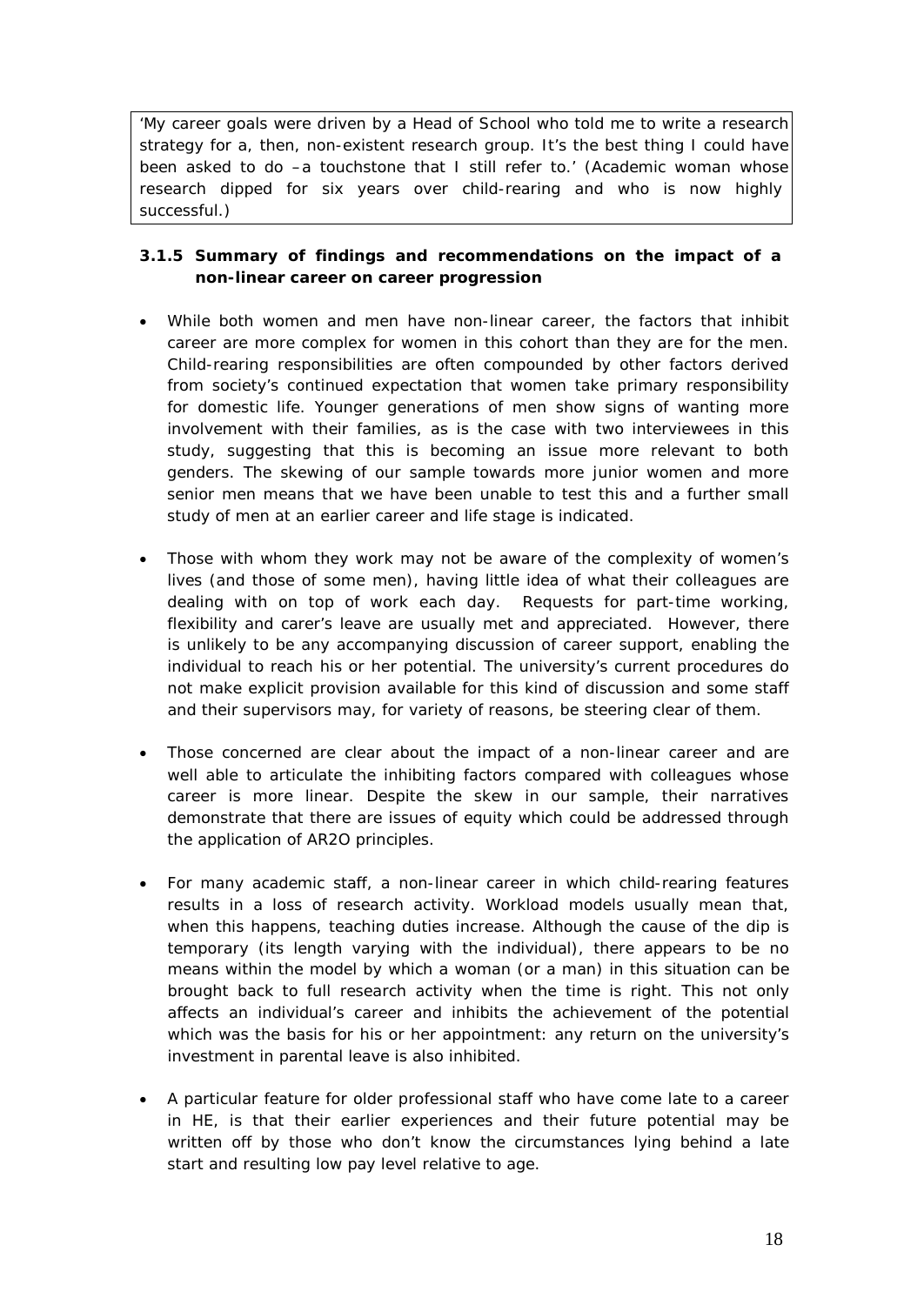# *Recommendations*

- *1. A further small study should be conducted, enabling the views of men at earlier career and life stages to be incorporated into these finding; this may nuance the recommendations made to date but they are unlikely to be affected wholesale and, where appropriate, discussions around implementing AR2O principles could begin now rather be subject to further delay.*
- *2. HR might revisit the PDR, and consider within the PAR process, means of stimulating (i) discussion of past experience, for example in the context of skills and knowledge transferable from earlier working life or life outside work and (ii) career support discussions in the context of opportunity to achieve.*
- *3. Discussions already underway in the workload committee might include consideration of a variety of means by which women and men whose childrearing responsibilities are a primary cause of a loss of research activity can be encouraged to (i) maintain a research profile, albeit at a lower level than previously, while undertaking more teaching duties than previously and (ii) be given assistance to return to full research activity when the time is right for them to take it up again. Care should be taken to ensure that staff in comparable situations for whom child-rearing is not the main issue are treated equally.*

# *3.2 Impact of non-linearity on promotion*

#### **3.2.1 The measurement of success**

Promotion is clearly integral to career progression and the interviews invited more detailed discussion in a number of areas specific to promotion. In addition to discussing their own experience, participants were asked what they thought were the crucial characteristics of career success where they work – how success is measured. They were asked to consider how well the perceived measures of success recognise and accredit their circumstances in comparison to colleagues with a more linear career.

Academic staff were, as expected, able to identify publication in high impact journals and award of grants as the crucial criteria for success. The majority commented that, although promotion criteria appeared to accord equal status to teaching and service, in practice they did not feel this to be the case. Lack of sophisticated criteria for teaching, compared with those for research, was identified as an issue and the difficulty of evolving such criteria was acknowledged.

Reflecting on the extent to which the measures of success recognise and accredit their circumstances in comparison to colleagues with a more linear career, 10 of the 13 academic women were clear that they were comparatively disadvantaged, for the most part by the teaching load resulting from a dip in research discussed in section 3.1 above. (The other 3 women were, for differing reasons, not in a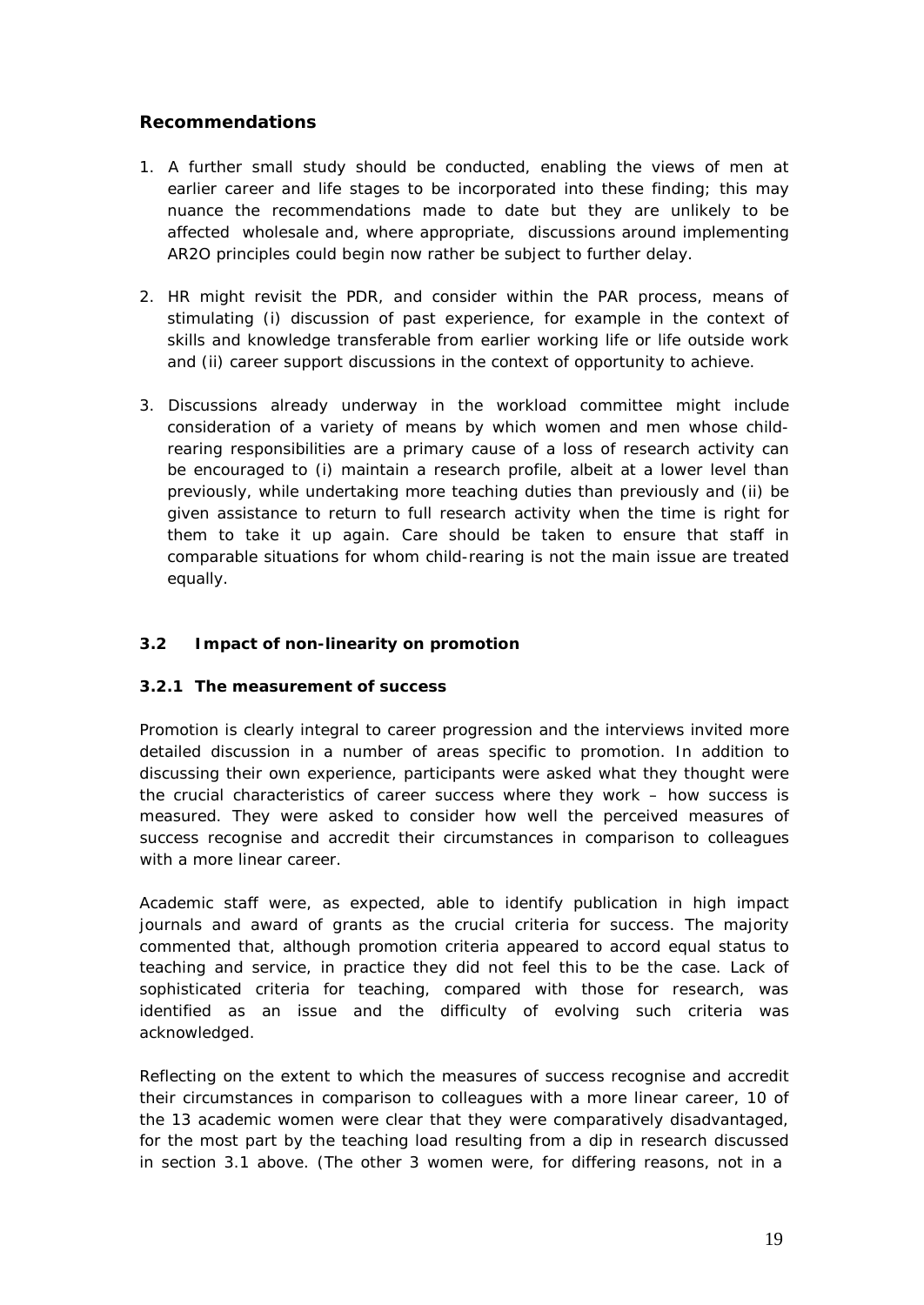position to comment.) Typical comments in response to making the success criteria more equitable were:

'I'm not valued for the things I do well. My research is highly cited but I don't have many papers so I'm rated average as a researcher.'

'The only thing valued is research. Those of us passionate about teaching feel that it is not recognised. And the emphasis is on quantity rather than quality of research.'

'The workload model is based on research output so less research output makes for more teaching – a punitive model'

Four of the eight academic men interviewed were Level E Winthrop professors and, as expected, had less to say about the criteria for success. Comments from two of the men on levels B to D are of interest, demonstrating that the features of a non-linear career currently differ between men and women but may become more complex and onerous as men take on more family and domestic responsibility. (The other two men did not comment):

'I work in an unorthodox way rather than conforming to the mainstream. I haven't been funded despite increasingly good reviews because my topic falls between disciplines….my strategy now is not to put all my eggs in the same basket so I have chosen a topic of interest which I can publish and is in the mainstream.'

'My track record of five years with a company doesn't count. I can include patents in a portfolio but they are not really counted. Teaching is valued but not assessed.'

As well as being asked what could be done to make success criteria more equitable for those with non-linear careers compared with colleagues with a more linear career, interviewees were asked later in the interview what, if anything they would change in the way in which promotion works at UWA.

#### **3.2.2 Ideas for change**

Most academic staff with non-linear careers elaborated on the earlier discussion about the value attributed to teaching compared with research, the impact that this could have for people for whom teaching at present forms the bulk of their contribution, and their desire for more sophisticated criteria on teaching. There were, in addition, some further ideas put forward for consideration:

'AR20 and the more flexible approach is a challenge to the Academic Promotions committee – relying on good judgement rather than strict criteria. It's not the policy that needs rewording but being prepared to recognise potential against AR20. We promote against what has been done rather than potential; on first appointment we recognise potential so why not with promotion? We have a formal start up process for new appointees so why not something similar for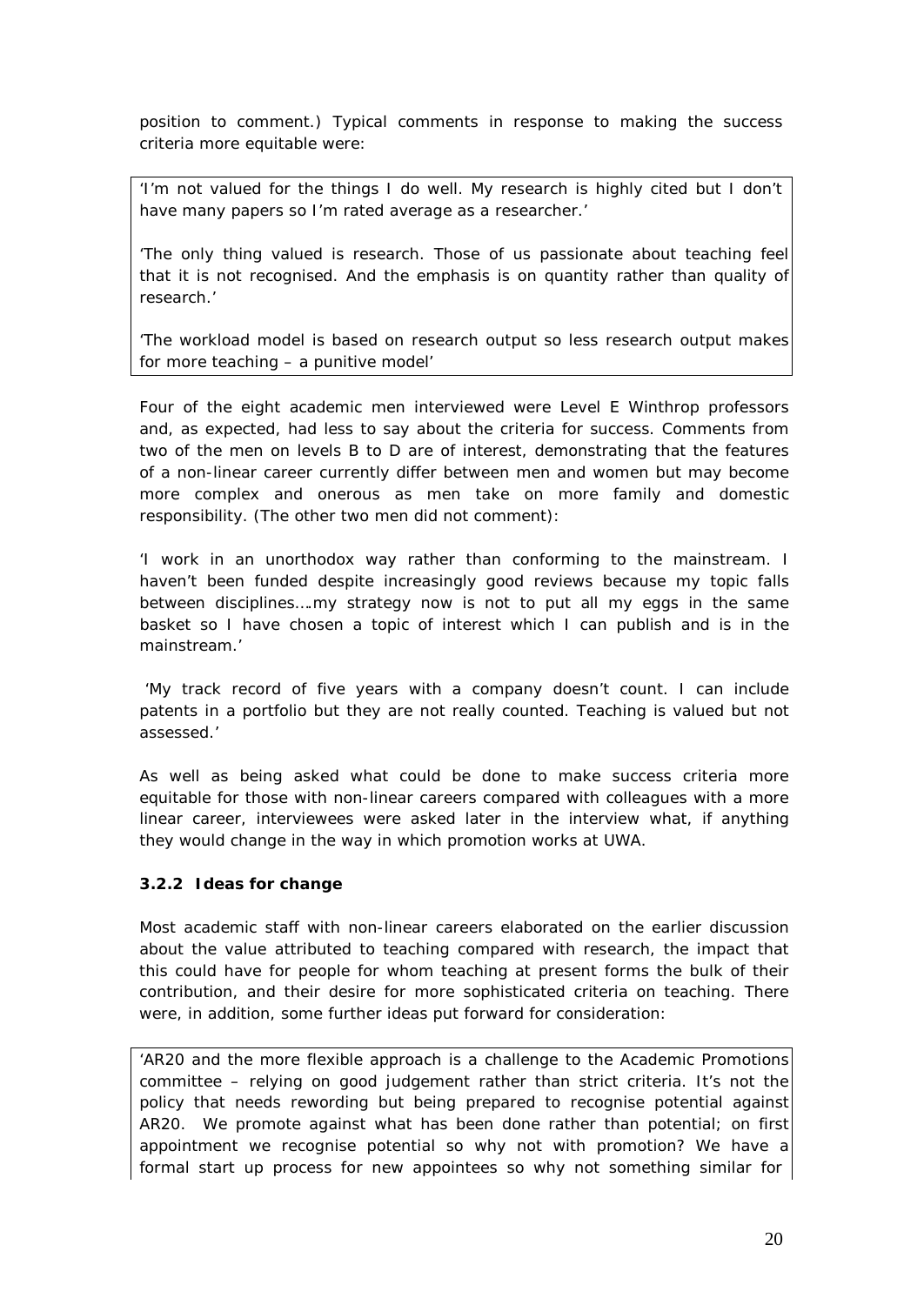people after period of less mental space for research – for them to use when they are ready. Research interests could be maintained through collaborative PHD supervision. It's good policy for Schools to have a formal approach to maintaining engagement at times of lower research output.' (Level E man)

'Calculate the benefit (to men with linear careers) of having a spouse.' (Level E woman)

'Don't compare with a person who has a wife at home who does everything and whose only commitment is work.' (Level B woman)

'Close communication with an individual rather than a one size fits all workload model - looking at what a person is capable of rather than just existing publications.' (Level B woman)

'Emphasise quality of research.' (Level C woman)

The first of these quotes is perhaps of particular interest, demonstrating an understanding of the comments made by many of our interviewees who explained the difficult for them of carrying out research in the brief periods of time available when teaching, childcare and other domestic duties are complete and mental energy is at a low ebb. That there are academic staff at UWA, like this man, whose research interests enable them to understand the psychology that may lie behind a dip in research activity associated with other life and work pressures and who might, therefore, be able to contribute to the implementation of AR2O principles, was also mentioned by one of the senior leaders interviewed for this study.

#### **3.2.3 Career enablers**

Towards the end of the interview, participants were asked whether there is one thing – a key enabler – which would make the most difference to their career. The thrust of responses confirmed a desire for help with creating space and time for research:

- The most popular response amongst academic staff (6 of the women and three of the men) involved some sort of collaboration and/or assistance. In one case this was an administrative assistant; others would value research collaborators – PHD students or post doctoral researchers; those with large teaching commitments and big classes mentioned teaching assistants.
- Linked to this need for assistance with reducing burdens was a desire amongst the women and two men whose research had slowed because of child-rearing for a 'kickstart' to enable them to become more research active. Three and one of the men made suggestions along the lines suggested in this quote:
- 'A kickstart for my research when the time is right time and funding.' (Level C woman with children aged 8 and 4.)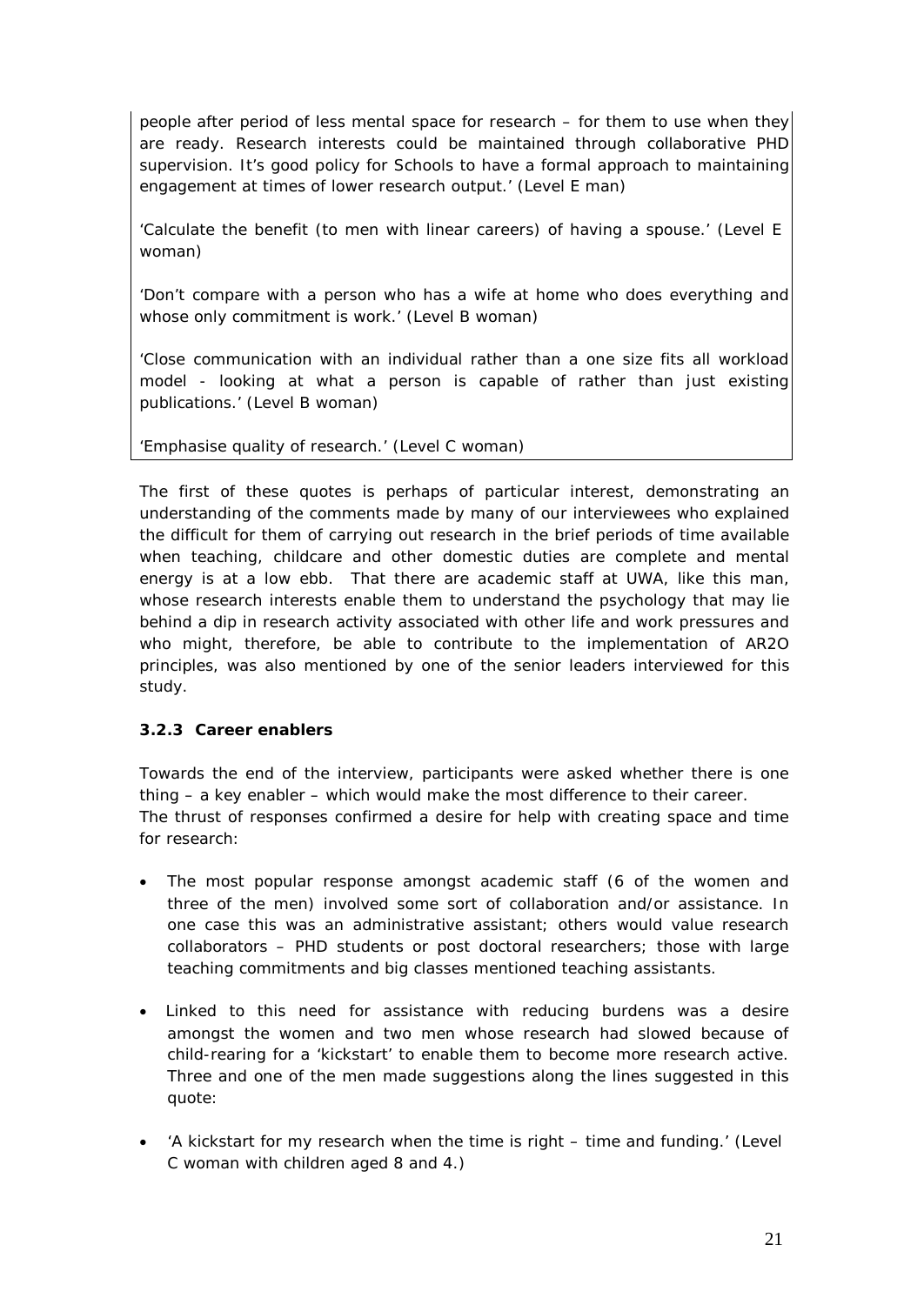#### **3.2.4 The role of career support (professional and academic staff)**

Career support, in various forms, can play a key role in encouraging employees to stretch their abilities and achieve potential, including promotion. Participants were therefore invited to discuss what career support they are receiving or have made use of in the past. Where career support had been taken up, interviewees were asked how useful it had been and to give examples.

| <b>Helpful support</b>     | Women | Men |
|----------------------------|-------|-----|
|                            |       |     |
| <b>PDR</b>                 | 3     |     |
| <b>Timely conversation</b> |       |     |
| <b>Workshops</b><br>&      | 5     | っ   |
| courses                    |       |     |
| <b>Mentoring</b>           |       |     |
| <b>Staff entitlements</b>  |       |     |
| <b>None</b>                |       |     |

#### **Table 7: Career support men and women (professional staff)**

Of those professional staff who commented on the formal PDR, although only 2 professional staff had found it unhelpful (one man describing the experience as 'destructive'), most were lukewarm, feeling that they were unable to address the issues that really concerned them and which were the subject of these interviews.

As might be expected some workshops and courses were thought to have been more useful than others. Perhaps because of the disparity in their roles, there was no clear picture from professional staff about which courses had been of most use. (But see section 3.2.5 below on the LDW programme.)

Turning to those who had made use of mentoring, one woman commented on her experience: 'I had a good informal mentor and am myself a mentor now'. Another described her manager as 'a very wise mentor with guidance at times of extreme frustration'.

The correlation between a non-linear career and career support take up is clearest in take-up of staff entitlements: carer's leave, flexible working, parental and day care provision were each specifically cited by two women, with flexibility in respect of a family member's health cited by one man: the seeming lack of follow through to career support when such requests are made is discussed earlier.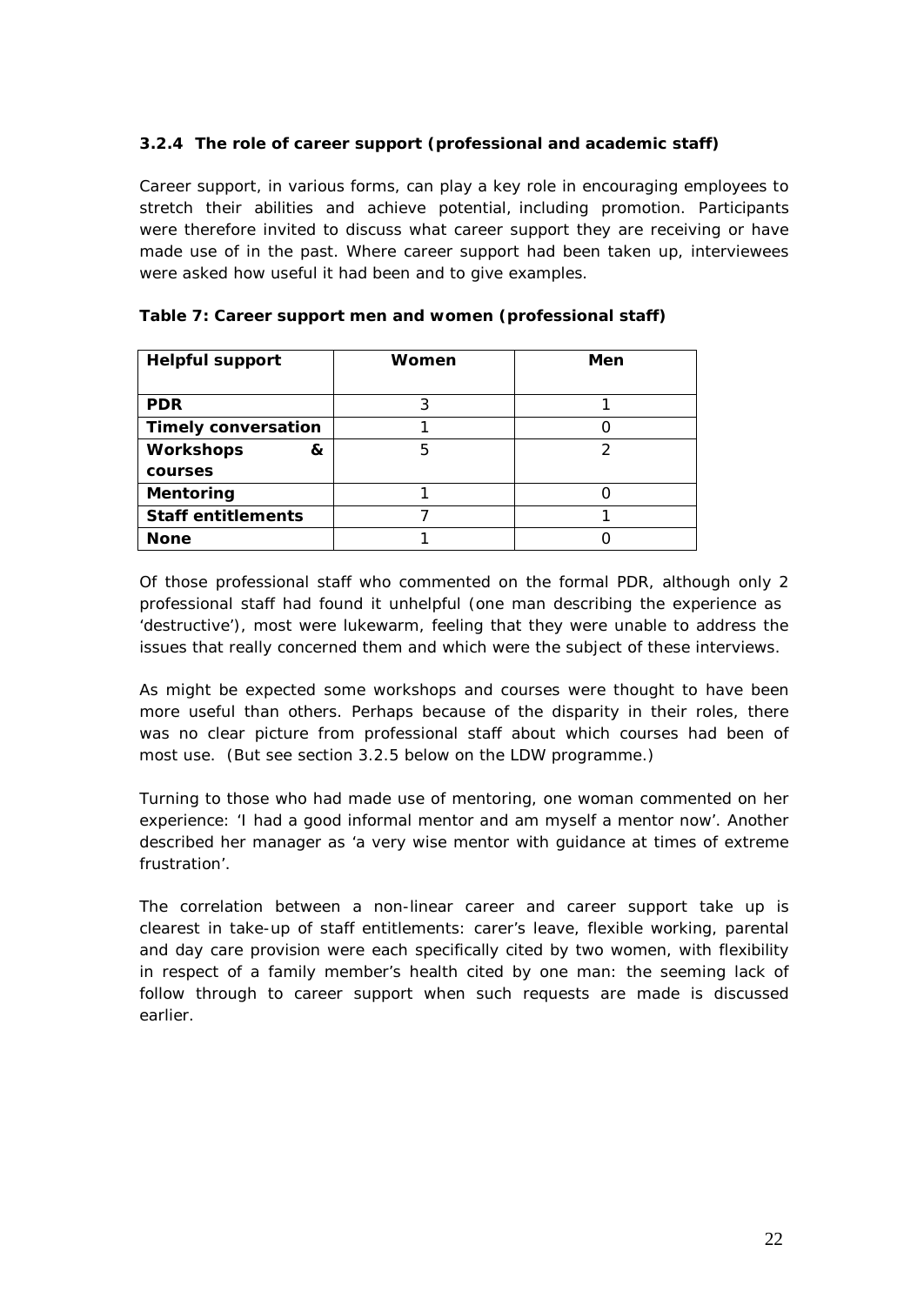#### **Table 8: Career support men and women (academic staff)**

| <b>Helpful support</b>     | Women | Men |
|----------------------------|-------|-----|
|                            |       |     |
| <b>PDR</b>                 |       |     |
| <b>Timely conversation</b> | 5     |     |
| <b>Workshops</b><br>&      |       | っ   |
| courses                    |       |     |
| Mentoring                  | 5     |     |
| <b>Staff entitlements</b>  |       | 3   |
| <b>Networks</b>            |       |     |

Table 8 shows that the academic women in this cohort were more likely than the men to appreciate career support. Like their professional colleagues, academics were lukewarm about the formal PDR. A timely, informal conversation had, in many cases, been more useful:

'The right word at the right time – a Dean who had turned down my promotion (not at UWA) a year later said 'now you're ready.' I might otherwise not have felt confident enough.' (Senior woman)

Academic interviewees' experience of mentoring has been variable:

'I've had mentors 3 times but it hasn't been successful. The first, when my baby was four weeks old told me the only way was to put in the hours. The other two dumped their problems on me.' (Level E woman)

'Mentoring by (Name) was fantastic. Some men know about achievement relative to opportunity and will encourage you to see a career as a longer term endeavour.' (Level C woman)

'Informal mentoring with a colleague has been my best support'. (Level D man)

Responses to staff development courses and workshops varied according to the perceived relevance of the course, with those having a tangible output receiving most favourable comments.

'Workshops and seminars for teaching have been most useful.' (Level B man)

'A writing retreat organised by OSDS for people between levels A and C' (Level C woman)

'Courses are useless when they are too general. One good one was on writing an application for promotion (not at UWA) – the focus was on making your application a success story.' (Senior woman)

'A workshop on strategic planning resulted in a research strategy.' (Level C woman)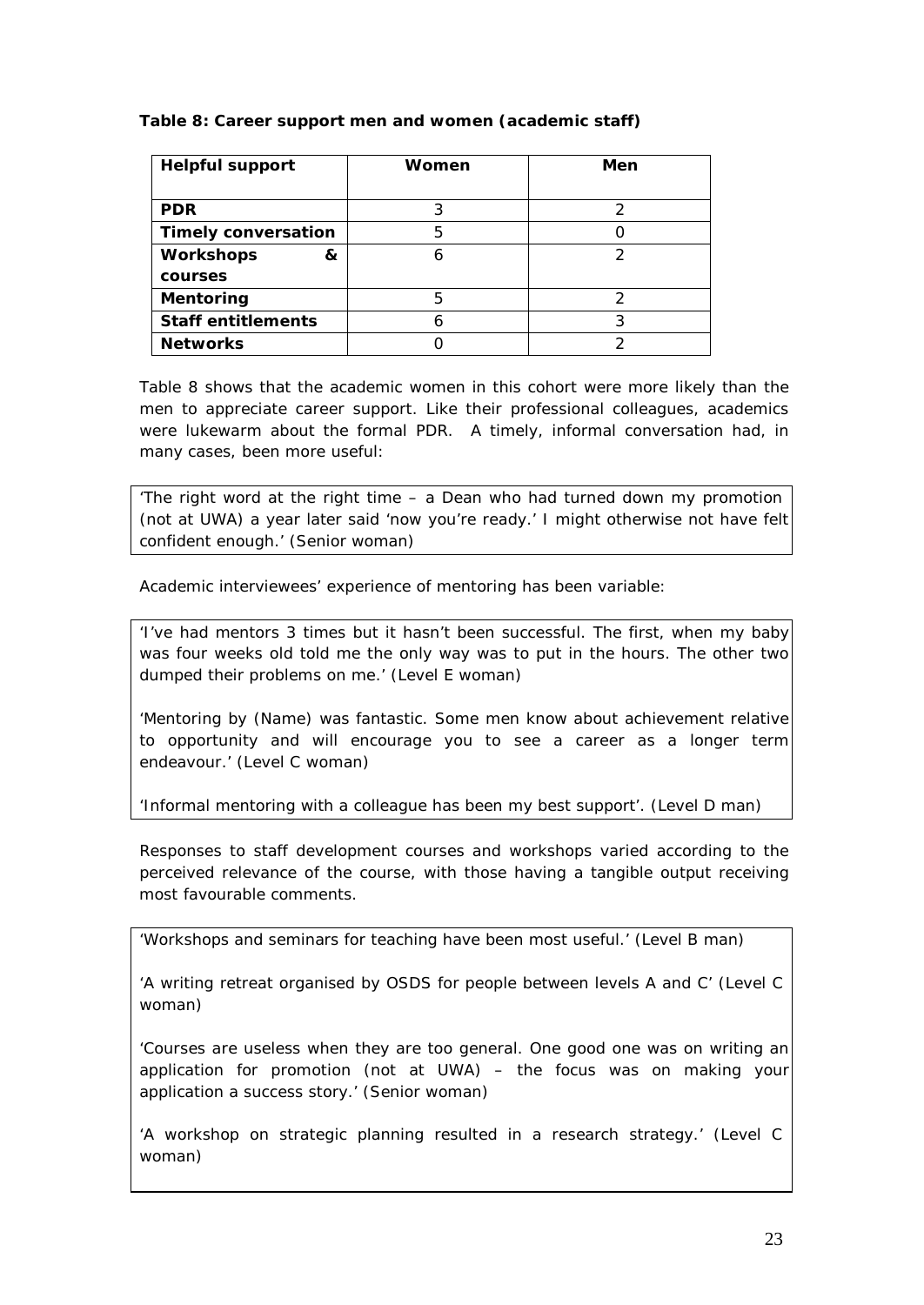#### **3.2.5 Leadership Development for Women**

That 12 of the women interviewed (four professional staff and eight academics) commented specifically on the LDW's role in their career development is testimony to the success and continued relevance of this well-established programme. In some cases participation had encouraged a successful application for promotion, in others a valuable mentoring relationship had been created and for many the programme enabled them to understand the university's aims and objectives and, therefore, to 'see the bigger picture'.

# **3.2.6 Summary of findings and recommendations on promotion**

- There is a clear perception that teaching is treated less favourably than research in promotion and that this is linked to the difficulty of identifying more sophisticated criteria for teaching.
- Academics with non-linear careers clearly perceive disadvantage in promotion compared with those with more linear careers and this is linked in particular to the role of women (and some men) in child-rearing.
- Interviewees who felt able to put forward ideas for change stressed the need to be treated as individuals rather than being compared with others whose time and opportunity for research may be greater.
- There are UWA staff whose research interests may enable them to contribute to an understanding of how conflicting home and work pressures reduce research activity and who may, therefore, be able to help with embedding AR2O principles within the universities processes.
- A minority of interviewees would be content with a teaching career if teaching contribution was to be better recognised in promotion criteria. However, the majority of interviewees whose research output was currently reduced as a result of child-rearing were anxious to get the support they need to return to more active research when that is practicable.
- Career development for academic staff is most helpful when it is specifically targeted rather than generalised and when there is a tangible result that supports career progression.
- The LDW is clearly a phenomenal success and, judging by the outcomes that women told us about, represents excellent value for money for the university.